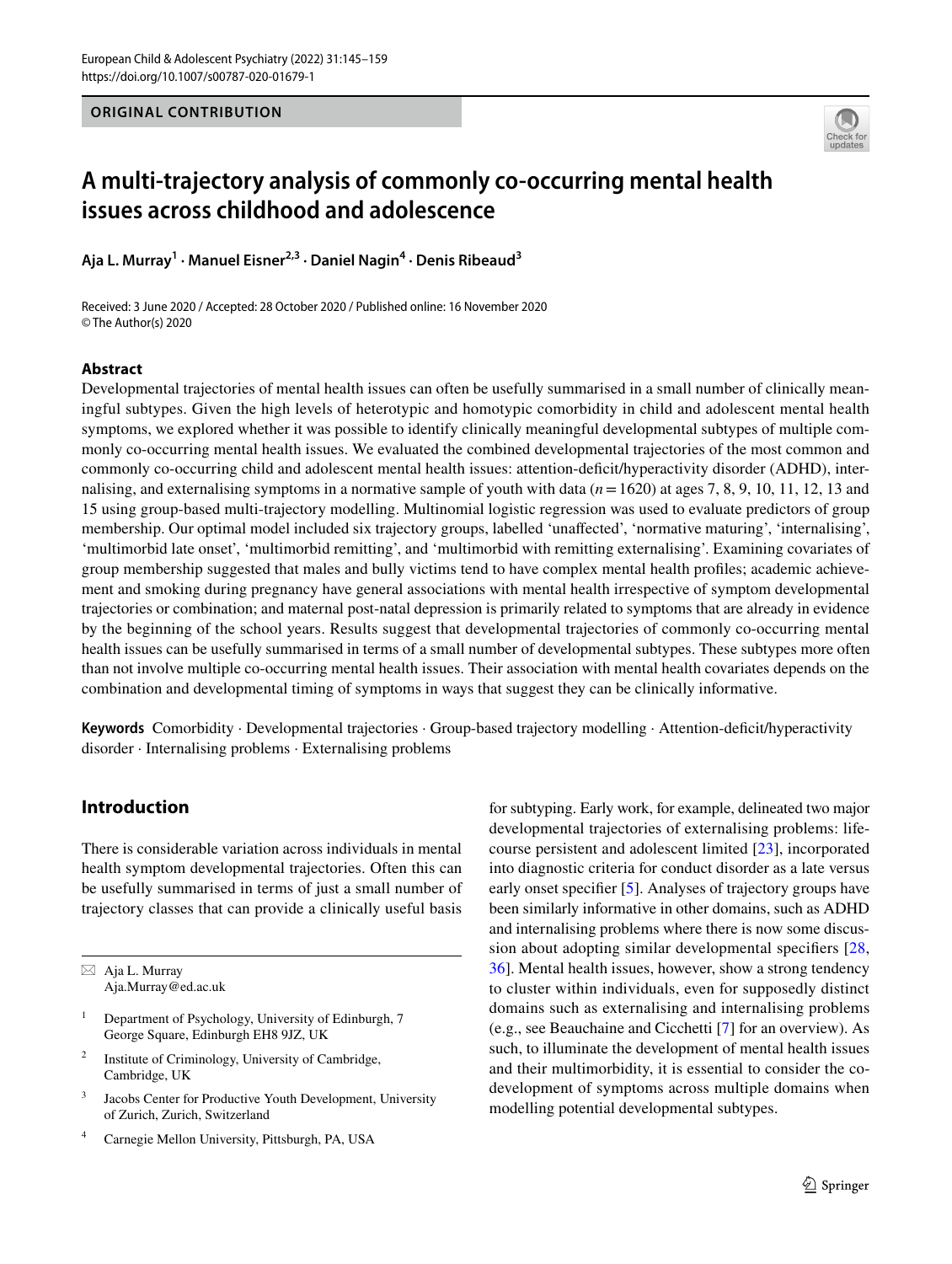Few studies have evaluated trajectory classes of mental health issues across multiple domains simultaneously (see [\[14,](#page-14-3) Girard, Tremblay, Nagin, and Côté 2019; [34](#page-14-4), [37](#page-14-5)] for exceptions); however, the few that have provide initial demonstrations of the value of the approach. A small number of studies have, for example, used a growth mixture parallel process model approach [[37](#page-14-5), [47\]](#page-14-6) to identify trajectory classes jointly defned by externalising and internalising symptoms. Using age 3–11 data from the UK-based Millennium Cohort Study, for example, Patalay et al. [[37\]](#page-14-5) identifed 5 trajectory groups in their optimal model. These were labelled 'low symptoms', 'moderate behavioural', 'moderate emotional', 'high emotional and moderate behavioural' and 'high behavioural and moderate emotional'. Wiggins et al. [\[47](#page-14-6)] used a similar technique using age 3–9 data from the US-based Fragile Families study. Their optimal model included three joint trajectories, labelled 'normative' (initially low and declining internalising problems with initially medium and declining externalising problems), 'severedecreasing' (initially medium but decreasing internalising problems with initially high but decreasing externalising problems), and 'severe' (initially medium and increasing internalising problems with initially high but slightly decreasing externalising problems).

An important gap in these studies relates to the co-development of externalising and internalising problems with other common symptoms in youth. ADHD symptoms are likely to be particularly relevant for understanding how and why externalising and internalising problems co-develop. ADHD is among the most common disorders in childhood, afecting around 5–7% globally [[39](#page-14-7), Polanczyk et al. 2015; Thomas et al. 2015] and it is known to show signifcant comorbidity with both internalising problems [[17\]](#page-14-8) and externalising problems [[3\]](#page-13-2). Moreover, developmental psychopathological theories suggest that, ADHD symptoms are causally antecedent to both internalising and externalising problems [[8,](#page-13-3) [24](#page-14-9); Murray et al. 2020], thus providing an important potential link between internalising and externalising trajectories,

However, describing developmental trajectory groups is primarily helpful if they map to clinically meaningful groups that, for example, difer in etiology, outcomes, or treatment responses. By extension, identifying the factors that diferentiate trajectory groups can inform early identifcation of the symptom trajectories that a child is most likely to follow and can thus help inform early diagnosis and prediction of likely support needs and optimal treatments. However, there is currently very little information available on covariates of joint trajectory group membership, and where covariates have been examined, most fail to diferentiate between groups afected by elevated symptoms but with diferent profles in terms of predominant symptoms [[14,](#page-14-3) Hinnant and El-Sheikh 2013, [37](#page-14-5)]. Patalay et al. [[37](#page-14-5)], for example,

examined predictors of the fve joint emotional/behavioural problems trajectories that they identifed in the Millennium Cohort Study. Candidate predictors included sex, ethnicity, income, parental education, parental occupation, lone family status, number of siblings, maternal and paternal psychological distress, parent relationship state, parent–child confict and closeness, smoking household, maternal age at birth, unplanned pregnancy, birthweight, smoking during pregnancy, gross motor delays, relative age, child temperament dimensions; and early childhood physical health, cognitive ability, self-regulation and emotional dysregulation. However, only a small subset of predictors diferentiated between children with more prominent emotional versus more prominent behavioural symptoms when overall levels of (emotional+behavioural) symptoms were similar. For example, only sex, ethnicity, maternal age at birth and infant apprehension predicted membership in the group where emotional symptoms were predominant at higher overall levels of symptoms. Similarly, only sex, ethnicity, having 2 siblings (but not 1 or 3), smoking during pregnancy, maternal psychological distress, parent–child confict, and infant apprehension predicted membership in the groups where emotional symptoms were predominant at moderate overall levels of symptoms.

Given the lack of research to date on the joint developmental trajectories of ADHD, internalising and externalising problem symptoms, we examined joint developmental trajectories in these domains in a normative sample of youth measured at ages 7, 8, 9, 10, 11, 12, 13, and 15 in the z-proso study. We also evaluated whether established covariates of these common mental health issues in youth diferentiated individuals who were assigned to the trajectory classes that emerged. There are a very large number of covariates that have been previously linked to mental health issues in childhood and adolescence, many of which were available for our sample; however, for practical reasons of alpha infation control we limited our analyses to just a subset of candidate covariates. We selected these predictors based on seeking to cover risk factors at diferent stages of development and based on prior evidence of representing promising candidates for diferentiating trajectories dominated by symptoms in diferent domains. The inclusion of covariates relating to three diferent stages of development was based on prior evidence that mental health developmental subtypes may correspond to the presence of risk factors and outcomes at diferent stages of development [\[36](#page-14-2)]. We thus evaluated two perinatal risk factors: maternal smoking during pregnancy and maternal post-natal depression [[35,](#page-14-10) [44\]](#page-14-11); two childhood covariates: child sensation-seeking and socioeconomic status (SES) at age 7 (previous research suggests that SES in childhood is more strongly linked to mental health issues than SES in adolescence; [\[40\]](#page-14-12)) and two early adolescence covariates: bullying victimisation and academic achievement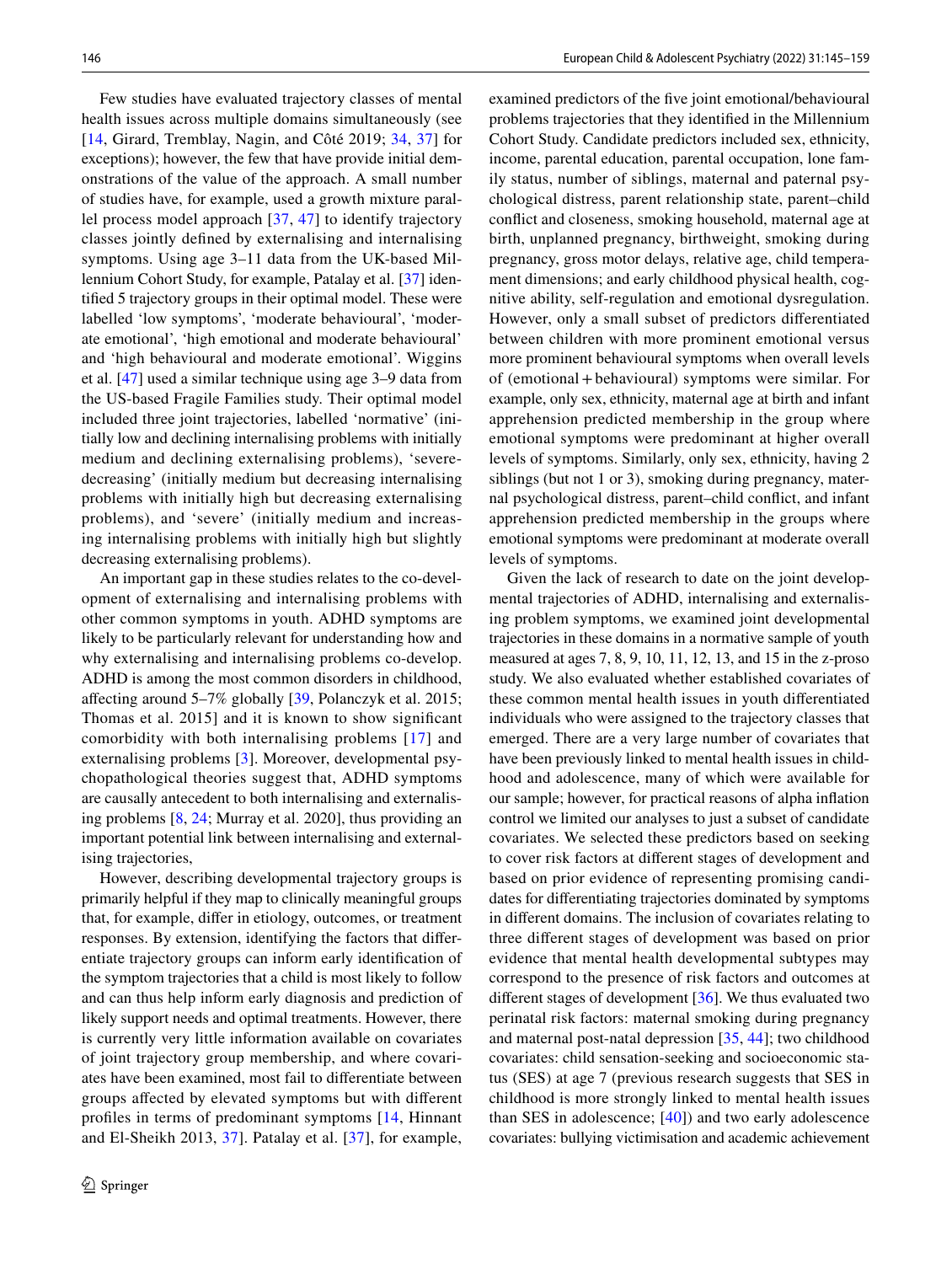at age 11  $[4, 22]$  $[4, 22]$  $[4, 22]$  $[4, 22]$ . Though difficult to identify covariatespecifc associations because of mental health comorbidity and other confounding factors, past research has suggested that these predictors also show diferential relations with ADHD, externalising problems, and internalising problems. Specifcally, smoking during pregnancy may be particularly strongly related to ADHD and externalising problems [[44\]](#page-14-11); maternal depression to internalising problems [[14\]](#page-14-3); sensation-seeking to ADHD and externalising problems (e.g., [[16,](#page-14-14) [19](#page-14-15)]); SES to ADHD and externalising problems [\[40](#page-14-12)]; bullying victimisation to internalising problems [\[4](#page-13-4)]; and academic achievement to ADHD and externalising problems [\[22](#page-14-13), [40](#page-14-12)]. However, with only a few exceptions there has been little consideration of the relations between these covariates and combinations of mental health problems, especially taking their developmental trajectories into account. We hypothesised that smoking during pregnancy, sensation-seeking, SES, and academic achievement would diferentiate any trajectory groups involving elevated ADHD and externalising problems from groups not afected by elevated symptoms in these domains, irrespective of whether these trajectories also involved internalising problems. On the other hand, we hypothesised that maternal post-natal depression and bullying victimisation would diferentiate trajectories involving elevated internalising problems from those unafected by symptoms in this domain, irrespective of whether these trajectories also involved elevated ADHD symptoms and externalising problems.

# **Methods**

## **Ethical considerations**

Ethical approval was obtained from the Ethics Committee of the Faculty of Arts and Social Sciences of the University of Zurich.

#### **Participants**

Participants were from the Zurich Project on Social Development from Childhood to Adulthood (z-proso) longitudinal cohort study. The current study used the teacher-reported data, which was available at waves ages 7, 8, 9, 10, 11, 12, 13, and 15, beginning in 2004. Participants were selected via a stratifed random sample of schools in Zurich. First, all 90 public primary schools in the city of Zurich were blocked by size and school district, the latter to take account of area-based socioeconomic variation. Next, 14 groups of schools were created crossing size and SES and four schools randomly drawn from each. All ffty-six sampled schools took part as participation was made mandatory by the school authorities. Within these schools, all children entering frst grade were invited to participate, giving a target sample of 1675 from 116 classes, of whom 1620 contributed data utilised in the current study.

At baseline, most participating children (90%) were born between May 1997 and April 1998, October 1997 being the mean month of birth. Approximately half (51.9%) were male. While almost 90% of the sample were born in Switzerland, only a minority (42.6%) of their female primary caregivers and a similar proportion of their male primary caregivers were born in Switzerland. Other common primary caregiver nations of origin included Germany, Italy, Serbia and Montenegro, Yugoslavia, and Turkey. The mean International Socio-Economic Index of Occupational Status (ISEI) score [\[15](#page-14-16)] was 44.82 (approximately corresponding to the occupational prestige of a book-keeping clerk;  $SD = 17.75$ ).

Considerable efforts were made to maximise recruitment and retention in the study. At baseline, for example, contact letters were written in the 10 languages most commonly spoken by parents, with feldworkers who were native speakers of these languages assigned to recruit and interview parents. Incentives, translated support letters from schools, monetary incentives, and follow-up by phone were also employed to enhance participation. These measures helped achieve good response rates, with some data available for 97% of the children in the original target sample, allowing them to be included in the current analysis.

Non-response and attrition for this sample has been complex and non-monotonic due to the pattern of consent renewals at various phases and the fact that parents could decline to provide information on their child and yet still consent to teachers providing information on their child. This meant that some children have data only from a subset of informants (self-versus teacher versus parents) and/or at a subset of waves, including some cases of children who did not initially participate in the study due to a lack of parental consent but who joined the study at a later stage when consent was collected directly from participating children. The number of participants with teacher-reported mental health data (the variables used to defne the trajectories in the current study) at each wave were for age 7: *n*=1349; age 8: *n*=1344; age 9: *n*=1293; age 10: *n*=1269; age 11: *n*=1063; age 12: *n*=976; age 13: *n*=1268; and age 15: *n*=1292.

Analyses of non-response suggested that the participating sample differs little from those who did not participate [[13](#page-13-5)]. The main diference is that children who did not participate at baseline were more likely to have a primary caregiver who did not speak German (the official language of the study location) as their frst language.

## **Procedure**

Self-reported questionnaire data (bullying victimisation at age 11) were collected as part of a broader questionnaire measuring psychosocial development and administered in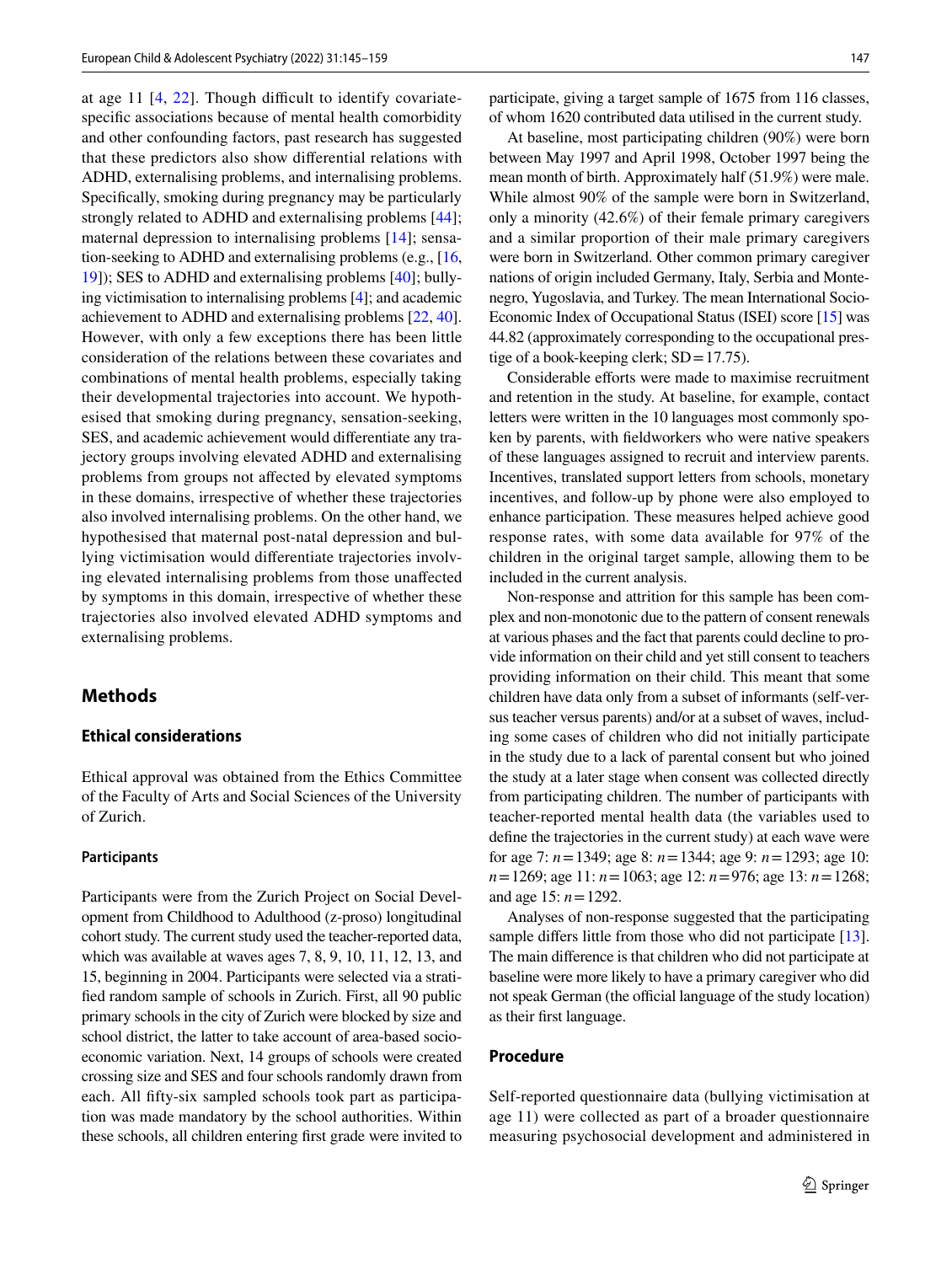German, the official local language, in paper and pencil format. Data were collected in groups of between 3 and 25 students in a classroom setting but during leisure time with no teacher present. Between 1 and 3 feldworkers were present to lead the data collection sessions and provide assistance where needed. Behavioural data (sensation-seeking) were also collected from the children at age 7, the procedure for which is described in the Measures section.

Primary caregiver-reported questionnaire data (perinatal risk factors) were collected using computer assisted personal interviews (CAPI) in one of 10 languages, depending on the mother tongue of the respondent. Interviews were conducted in the home of the primary caregiver by trained feldworks. The data used in the current study were part of a broader questionnaire assessing child psychosocial development, developmental history, and family background.

Teacher-reported data (ADHD, internalising problems, externalising problems, and academic achievement data) were collected by mail and were part of a broader questionnaire measuring child psychosocial development. The questionnaires were administered in German in paper and pencil format.

#### **Measures**

Externalising, internalising, and ADHD symptoms were measured using an adapted teacher report version of the Social Behavior Questionnaire [[45\]](#page-14-17). Within the externalising domain, 6 items measured oppositional defant disorder and conduct disorder and 9 measured aggression. Within the internalising domain, 3 items measured anxiety and 4 measured depression. Within the ADHD domain, 4 items measured inattention and 4 measured hyperactivity/impulsivity. Inattention and hyperactivity/impulsivity were combined into a single composite because of their high correlation and similarity of developmental trajectories in z-proso [[26,](#page-14-18) [28](#page-14-1)]. Composite scores were created for each SBQ subscale by item score summation. All items were identical across the measurement waves included in the current study. The reliability and validity of the SBQ scores have been supported in previous research [\[28](#page-14-1), [29,](#page-14-19) [45\]](#page-14-17). In the current study the omega reliability  $[21]$  $[21]$  $[21]$  values were all > 0.90. Teacher reports were used for the mental health data because they covered the entire range of mandatory schooling (ages 7–15) in the study location in the same format. Self-reports were available for a similar age range but switched from computerised to questionnaire format in adolescence and were therefore not comparable across childhood and adolescence. They were also less comprehensive than the teacher-reports. Parent-reports were available only up until late childhood and were not available for adolescence.

Maternal smoking during pregnancy was measured using an item: 'Did you smoke cigarettes during your pregnancy?' administered to primary caregivers as part of the baseline assessment. Response options ofered were yes, no, not applicable, don't know/can't remember and no answer. In some cases  $(n=75)$ , it was not the mother who responded to the questionnaire. In these cases, the respondent (e.g., the father) was asked whether the mother had smoked during the pregnancy.

Maternal post-natal depression was measured using an item: 'After<child name>'s birth did you sufer from post-natal depression?'. As with maternal smoking during pregnancy, in cases where the mother was not the informant  $(n=75)$ , the informant was asked whether the mother experienced post-natal depression.

Sensation-seeking at age 7 was measured using an adapted 9-item version of the travel game developed by Alsaker and Gutzwiller-Helfenfnger [[2\]](#page-13-6), comprehensively described in Murray, Eisner, Obsuth et al. [\[28\]](#page-14-1). In brief, scores were derived from a behavioural game 'The Travel Game' in which children could choose diferent options that were more or less 'sensation-seeking'. Assessments were carried out individually by specially trained investigators and took place during normal school time. Omega reliability for the scale in the current sample was 0.80. Composite scores were derived by summation of the individual item scores.

Bullying victimisation at age 11 was measured using the self-reported 4-item Zurich Brief Bullying Scales (ZBBS; [[25\]](#page-14-21)). The ZBBS as was administered at the age 11 wave of z-proso includes four victimisation items referring to being purposely ignored or excluded; laughed at, mocked or insulted; hit, bitten, kicked or having hair pulled; and having possessions stolen, broken or hidden. The items were self-reported and measured frequency of victimization on a six-point scale from never to (almost) every day. Omega reliability for the ZBBS victimization items in the current sample was 0.72. Composite scores were derived by summation of the individual item scores.

Academic achievement at age 11 was measured as the average of maths and language competence scores. These scores were provided by teachers based who rated the child's competence in each domain on a fve-point scale from much worse to much better [than the average student]. The correlation between maths and language competence scores was  $r=0.72$  ( $p < 0.001$ ).

#### **Statistical procedure**

To explore whether we could parse the heterogeneity in joint ADHD, externalising, and internalising trajectories into meaningful subgroups, we used group based multitrajectory analysis, comprehensively described in [[32\]](#page-14-22). In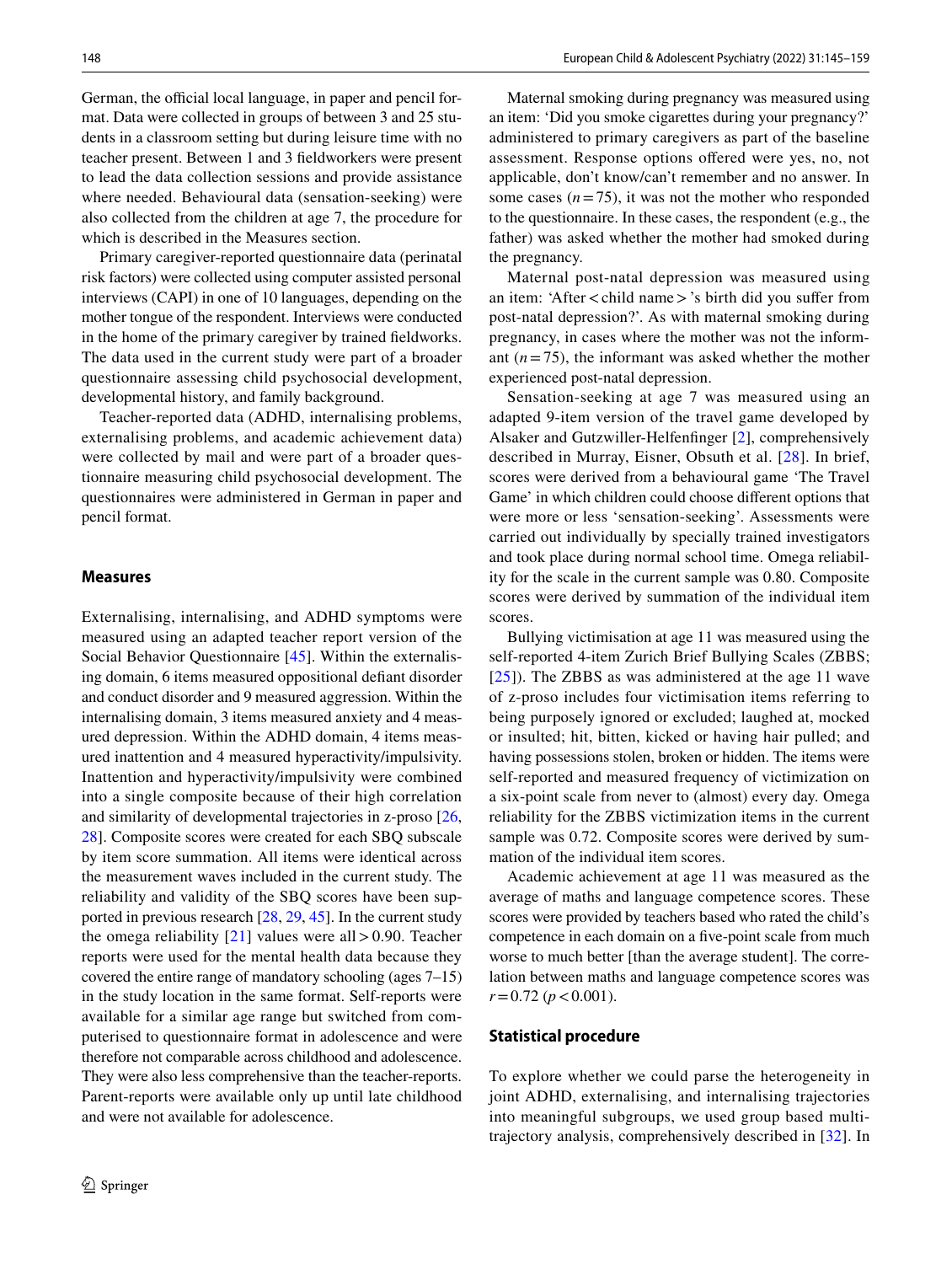brief, GBTM is a form of fnite mixture modelling for longitudinal data and group based multi-trajectory modelling provides a generalisation of the technique to situations where trajectory group membership may be defned by multiple indicators. Unlike growth mixture modelling, it does not permit within-class variation, refecting the fact that the classes are conceptualised as a convenient summary of a continuous distribution rather than representing true subtypes. We ft models with between 1 and 6 classes and compared the Akaike's information criterion (AIC), Bayesian information criterion (BIC) and sample size adjusted BIC (saBIC) associated with each for the purposes of model selection. We did not go beyond 6 classes in order to preserve parsimony given the sample size available. Models with linear growth only and models with both linear and quadratic growth were ft. Given how AIC, BIC and saBIC values are calculated for these models, larger (more positive) values indicate better fitting models in this context  $[30]$  $[30]$  $[30]$ . These models were fit using Stata version 15.

We then examined the association between covariates of common mental health issues and class membership based on our chosen 'best ftting' model. Class membership was regressed on the covariates in a series of multinomial logistic regressions, in a single step. In contrast to other approaches to modelling heterogeneity in longitudinal trajectories (see e.g., Asparouhov and Muthén 2014), it has been shown the inclusion of predictors is unlikely to afect the formation of groups in GBTM, therefore, multistep methods are not necessary [[41\]](#page-14-24). To help ensure this we used the parameter estimates from the models without any predictors as the starting values for the trajectory parameters in the model with the predictors and subsequently checked that the model-predicted values did not difer substantively across the models with and without predictors. Missing data were dealt with using multivariate imputation with chained equations, using the mice package in R [[9\]](#page-13-7). The imputation model included all of the previously described covariates, variables previously identifed as predictors of attrition in this sample [[13](#page-13-5)], ADHD, externalising, and internalising, and several putative outcome variables discussed in a related paper (delinquency, social exclusion, optimism, inti-mate partner violence perpetration and victimisation; [[25\]](#page-14-21)). We used three imputed datasets, with results pooled using Rubin's rules [[43\]](#page-14-25). We used an imputation approach rather than a weighting approach to deal with non-random attrition because this allowed us to include more datapoints, especially given that attrition was non-monotonic and involved item- as well as unit non-response (e.g., Seaman et al. 2012). This method yields unbiased parameter estimates provided that data are missing at random (MAR; [[42\]](#page-14-26)).

#### **Results**

Descriptive statistics are provided in Table [1.](#page-5-0) Before interpreting the pooled results, models from the three imputations were inspected and are presented separately for each imputation in order to ensure that the same GBTM model emerged across the imputations. Fit statistics across the three imputed datasets are provided in Table [2.](#page-6-0) Fit statistics mainly favoured the 6-group model with quadratic growth, though BIC (which has the larger parsimony penalty) sometimes favoured the 6-group model with linear growth only. On balance, we preferred the model with both linear and quadratic growth because it allowed us to avoid the possibility of mis-specifying non-linear growth as linear. Figure [1](#page-7-0) summarises this model, based on the parameter estimates from the frst imputation (parameter estimates from all imputations were highly similar and are provided in Tables [3,](#page-8-0)[4](#page-9-0),[5](#page-10-0) and plotted in Figs. [2](#page-11-0) and [3](#page-11-1)).

Based on the frst imputation, Group 1 (32.5% of the sample) was characterised by low levels of all three mental health issues and was, therefore, labelled 'unafected'. Group 2 (10.6%) was characterised by low levels of ADHD and externalising problems but elevated internalising problems and was, therefore, labelled 'internalising'. In the third imputed dataset, this group also showed some ADHD symptom elevations, possibly reflecting the negative impact of internalising symptoms on concentration. This was the only substantive diference in the groups across the three imputations. Group 3 (13.5%) was characterised by increasing levels of ADHD, externalising problems and internalising problems over the course of development and was, therefore, labelled 'multimorbid late onset'. Group 4 (27.9%) was characterised by initially slightly elevated levels of ADHD, externalising problems and internalising problems that declined over the course of development. As many children can show initial mild symptoms that they 'grow out of' (especially hyperactive and externalising problems), group 4 was labelled 'normative maturing'. Group 5 (12.0%) was characterised by initially elevated ADHD, internalising and externalising symptoms that declined towards later adolescence. This group was, therefore, labelled 'multimorbid remitting'. Finally, group 6 (3.4%) was characterised by stably elevated levels of ADHD and internalising symptoms but declining levels of externalising problems. Group 6 was, therefore, labelled 'multimorbid with remitting externalising.'

#### **Covariates of trajectory classes**

Results of the multinomial logistic regressions predicting class membership are provided in Table  $6$ . Coefficients represent the differences between each class and the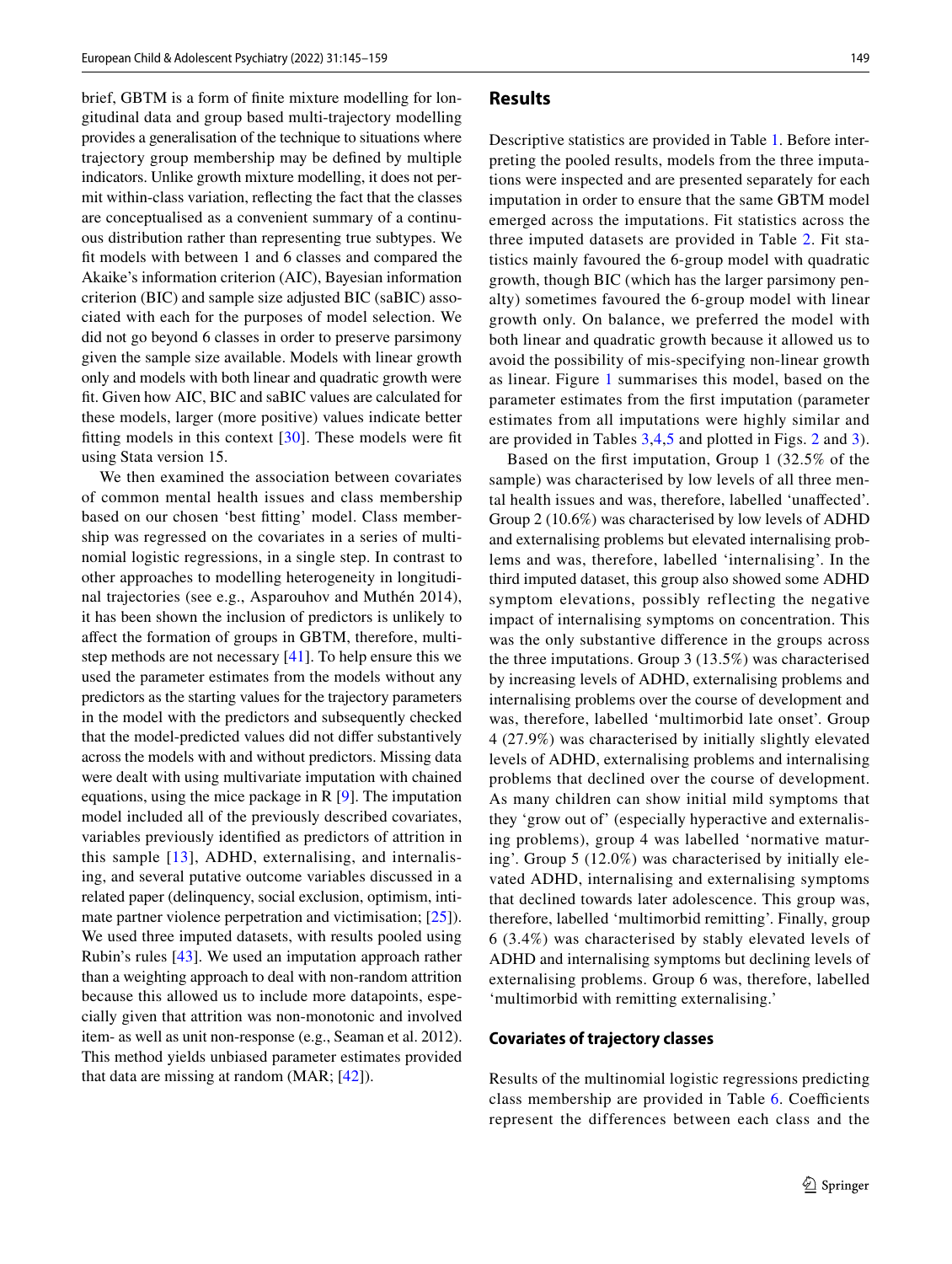<span id="page-5-0"></span>**Table 1** Descriptive statistics

|                                | $\mathbf n$                          | Mean  | <b>SD</b> |
|--------------------------------|--------------------------------------|-------|-----------|
| ADHD age 7                     | 1312                                 | 15.66 | 7.04      |
| ADHD age 8                     | 1305                                 | 14.59 | 6.91      |
| ADHD age 9                     | 1283                                 | 14.34 | 6.69      |
| ADHD age 10                    | 1252                                 | 14.59 | 6.96      |
| ADHD age 11                    | 1053                                 | 14.31 | 6.97      |
| ADHD age 12                    | 970                                  | 13.78 | 6.62      |
| ADHD age 13                    | 1242                                 | 14.08 | 6.69      |
| ADHD age 15                    | 1276                                 | 13.92 | 6.56      |
| Internalising age 7            | 1302                                 | 13.03 | 5.29      |
| Internalising age 8            | 1303                                 | 12.43 | 5.08      |
| Internalising age 9            | 1281                                 | 12.90 | 5.19      |
| Internalising age 10           | 1240                                 | 13.24 | 5.15      |
| Internalising age 11           | 1034                                 | 13.31 | 5.32      |
| Internalising age 12           | 967                                  | 13.19 | 5.39      |
| Internalising age 13           | 1232                                 | 13.13 | 5.33      |
| Internalising age 15           | 1265                                 | 13.09 | 5.27      |
| Externalising age 7            | 1263                                 | 25.08 | 9.62      |
| Externalising age 8            | 1266                                 | 24.67 | 9.08      |
| Externalising age 9            | 1240                                 | 25.20 | 9.45      |
| Externalising age 10           | 1213                                 | 24.28 | 9.48      |
| Externalising age 11           | 1039                                 | 23.75 | 8.78      |
| Externalising age 12           | 953                                  | 23.97 | 9.35      |
| Externalising age 13           | 1207                                 | 22.28 | 8.05      |
| Externalising age 15           | 1221                                 | 22.29 | 7.79      |
| Gender                         | $Male = 870$ ; female = $805$        |       |           |
| Smoking during pregnancy       | $Exposed = 197$ ; not exposed = 1023 |       |           |
| Maternal post-natal depression | $Exposed = 160$ ; not exposed = 1058 |       |           |
| Sensation seeking age 7        | 1355                                 | 13.95 | 1.35      |
| Bully victimisation age 11     | 1140                                 | 7.11  | 3.16      |
| Academic achievement age 11    | 1061                                 | 6.56  | 2.37      |

reference 'unafected' class. Males were over-represented in the multimorbid late onset, multimorbid remitting, and multimorbid with remitting externalising groups but there were no gender diferences in the internalising nor normative maturing groups. In terms of perinatal factors, smoking during pregnancy predicted increased risk of membership in all groups relative to the unafected group, while maternal post-natal depression was associated with an increased risk of membership in the internalising, normative maturing, and multimorbid remitting groups only. In terms of covariates in childhood and adolescence, sensation-seeking was unrelated to membership in any of the groups; bullying victimisation predicted an increased risk of membership in all but the internalising group; and low academic achievement predicted an increased risk of membership in all groups relative to the unafected group.

## **Discussion**

In this study, we aimed to distil the combined developmental trajectories of multiple commonly co-occurring mental health issues (ADHD, internalising problems and externalising problems) into a small number of clinically meaningful trajectory groups that could be distinguished on the basis of established correlates of child and adolescent psychopathology. Using group-based trajectory modelling, we identifed six trajectory groups. Two covariates: smoking during pregnancy and low academic achievement were related to membership in all groups relative to the unafected group while others exhibited more specifc associations with trajectory groups.

Two groups characterised by relatively low symptom levels and labelled 'unafected' and 'normative maturing' respectively accounted for the majority of the sample. The former was characterised by consistently low levels of psychopathology across development while the latter showed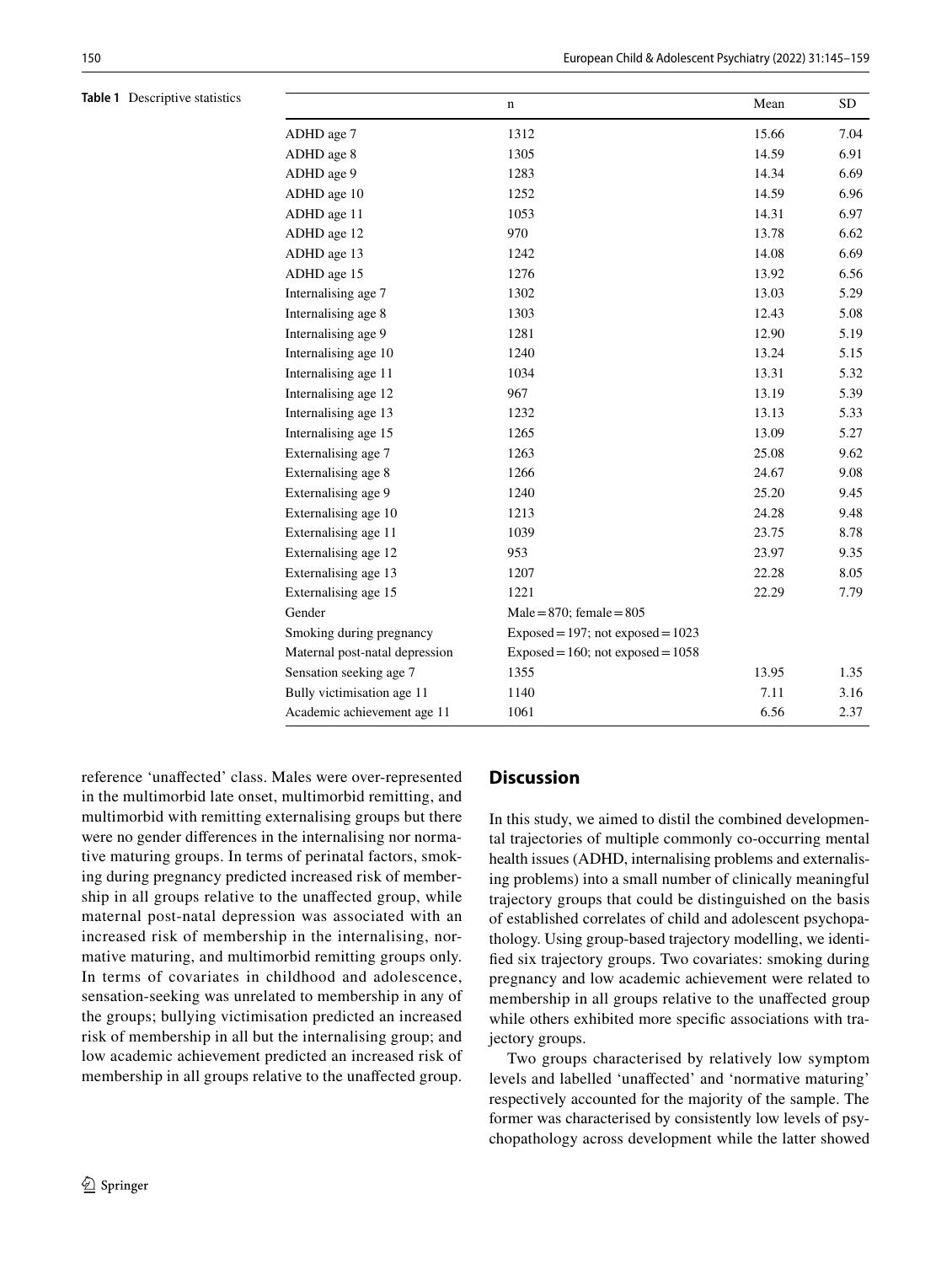|       |            | Table 2 Model fit statistics for GBTM models of up to 6 groups across the three imputed datasets |            |                          |              |            |            |            |              |            |            |            |
|-------|------------|--------------------------------------------------------------------------------------------------|------------|--------------------------|--------------|------------|------------|------------|--------------|------------|------------|------------|
| Model | mputation  |                                                                                                  |            |                          | Imputation 2 |            |            |            | Imputation 3 |            |            |            |
|       | BIC_N      | $BIC_n$                                                                                          | AIC        |                          |              | $BIC_n$    | 4C<br>R    |            | N DIB        | BIC n      | <b>AIC</b> |            |
|       | $-128,434$ | $-128,420$                                                                                       | $-128.396$ | 28,387                   | 128,52       | 128,507    | 128,483    | 128,474    | 128,492      | 128,478    | 128,454    | 128,445    |
|       | $-128,421$ | $-128,402$                                                                                       | $-128,370$ | 28,358<br>$\overline{1}$ | $-128,509$   | $-128,490$ | 128,458    | $-128,446$ | $-128,48$    | $-128,462$ | $-128,429$ | 128,417    |
|       | 124,951    | $-124,926$                                                                                       | $-124,882$ | 24,866                   | 125,04       | 125,016    | 124,973    | 124,957    | $-124,976$   | 124,950    | $-124,907$ | 124,891    |
|       | $-124,938$ | $-124,903$                                                                                       | $-124,843$ | 24,821                   | $-125.032$   | 124,998    | 124,938    | $-124,916$ | $-124,963$   | $-124,928$ | .124,869   | $-124,847$ |
|       | $-123,695$ | $-123,659$                                                                                       | $-123,597$ | 23,574<br>$\overline{1}$ | $-123,803$   | $-123,766$ | $-123,704$ | $-123,681$ | $-123,768$   | $-123,731$ | $-123,669$ | 123,646    |
|       | $-123,681$ | $-123,630$                                                                                       | $-123,544$ | 23,512                   | $-123,792$   | $-123,741$ | $-123,655$ | $-123,623$ | $-123,750$   | $-123,699$ | $-123,613$ | 123,581    |
|       | $-123,223$ | $-123,175$                                                                                       | $-123,094$ | 23,064<br>Ī              | $-123,435$   | 123,388    | $-123,307$ | $-123,277$ | $-123,368$   | $-123,320$ | $-123,239$ | $-123,209$ |
|       | $-123,213$ | $-123,146$                                                                                       | $-123,033$ | 22,991<br>$\overline{1}$ | $-123,314$   | $-123,247$ | $-123,134$ | $-123,092$ | $-123,307$   | $-123,240$ | $-123,127$ | 123,085    |
| 5L    | $-122,867$ | $-122,808$                                                                                       | $-122,708$ | 22,671                   | $-122,939$   | 122,880    | 122,781    | $-122,744$ | $-122,943$   | $-122,884$ | 122,785    | 122,748    |
| SQ    | $-122,854$ | $-122,771$                                                                                       | $-122,631$ | 22,579<br>I              | $-122,931$   | 122,849    | 122,709    | - 122,657  | $-122,925$   | $-122,842$ | 122,702    | 122,650    |
| ଟ     | $-122,668$ | $-122,598$                                                                                       | $-122,479$ | 22,435<br>$\overline{1}$ | $-122,761$   | 122,691    | 122,573    | $-122,529$ | $-122,728$   | $-122,658$ | 122,539    | 122,495    |
| 8     | $-122,667$ | $-122,569$                                                                                       | $-122,402$ | 12.340                   | $-122,767$   | $-122,668$ | $-122,501$ | $-122,439$ | $-122,776$   | $-122,678$ | $-122,511$ | $-122,449$ |

<span id="page-6-0"></span>Best fit value across models compared in bold Best ft value across models compared in bold

L linear only, Q linear and quadratic, BIC\_N Bayesian information criterion adjusted for sample size, BIC\_n BIC adjusted for number of observations, AIC Akaike information criterion, LL log-likelihood L linear only, Q linear and quadratic, BIC\_N Bayesian information criterion adjusted for sample size, BIC adjusted for number of observations, AIC Akaike information criterion, LL loglikelihood

 $\mathcal{D}$  Springer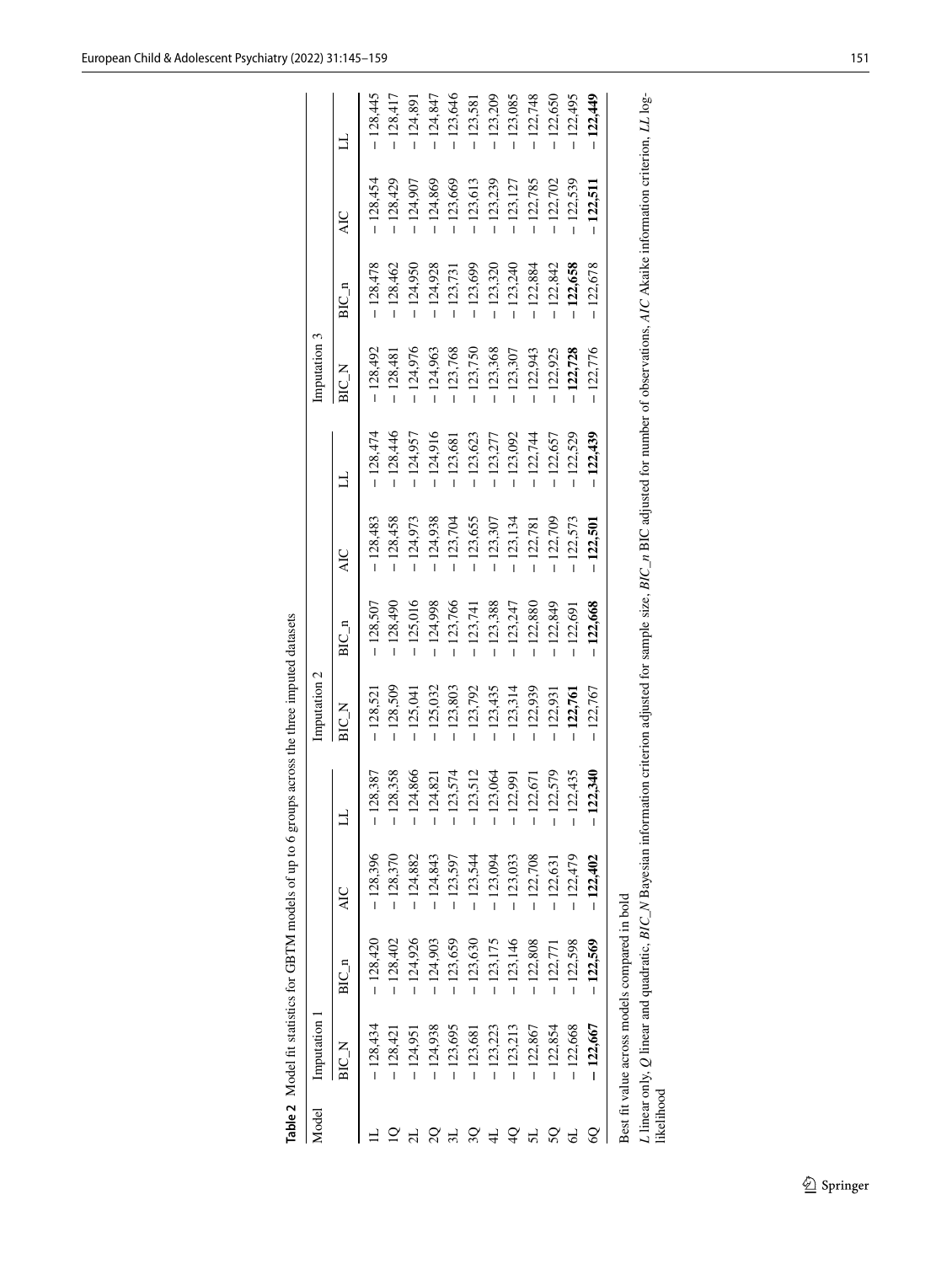

<span id="page-7-0"></span>**Fig. 1** Trajectories for the 'best-ftting' (6-group) model based on imputation 1

early minor elevations only. The normative maturing group was assumed to refect the fact that many symptoms that appear early in life, especially hyperactivity and behavioural problems disappear naturally as children's emotional and behavioural regulation abilities improve with maturation (e.g., Lahey et al. [[18\]](#page-14-27)).

The remaining groups were characterised by some form of elevation of psychopathology. One group (approximately 10% of the sample, labelled 'internalising') was characterised by elevations primarily in internalising problems. All other groups showed elevations in multiple areas, supporting the idea that most individuals with mental health issues experience symptoms in more than one domain [[33](#page-14-28)]. The developmental coupling of symptoms is not surprising in the context of contemporary models of ADHD-internalising-externalising comorbidity. These variously argue that ADHD symptoms and externalising problems can lead to anxiety and depression via associated psychosocial difficulties; that anxiety and depression may interfere with attention, exacerbating ADHD symptoms; and that ADHD symptoms may lead to externalising problems via an escalating cascade of behaviour problems [[8,](#page-13-3) [17,](#page-14-8) Murray et al. 2020; [46](#page-14-29); Wolff and Ollendick 2006].

One of the multimorbid groups (approximately 14% of the sample; labelled 'multimorbid late onset') was characterised by initially low but increasing in all three symptom areas across development. Another group (approximately 12% of the sample; labelled 'multimorbid remitting') was characterised by initially high levels of all three symptom areas that decreased over the course of development leaving some residual symptom elevation at age 15. The fnal group (approximately 3% of the sample; labelled 'multimorbid with remitting externalising') was characterised by consistently elevated ADHD and internalising symptoms but late-declining externalising problems. The presence of this group implies a need to avoid assuming that the resolution of behavioural issues (which are often the symptoms most easily detected) implies a resolution of all symptoms. Some with remitting behavioural symptom may retain high levels of internal distress and ADHD symptoms that could interfere with their functioning, as suggested by the fact that this group had poorer academic achievement and higher levels of bullying victimisation compared to the unafected group.

Further insights into the nature of the groups were provided by comparisons of the 'unafected' group with the remaining fve groups. These comparisons underlined the importance of a developmental perspective that takes into account the joint trajectories of commonly co-occurring mental health issues. For example, analyses suggested that males were more likely to have complex profles involving both behavioural and emotional difficulties. They were over-represented in the multimorbid late onset, multimorbid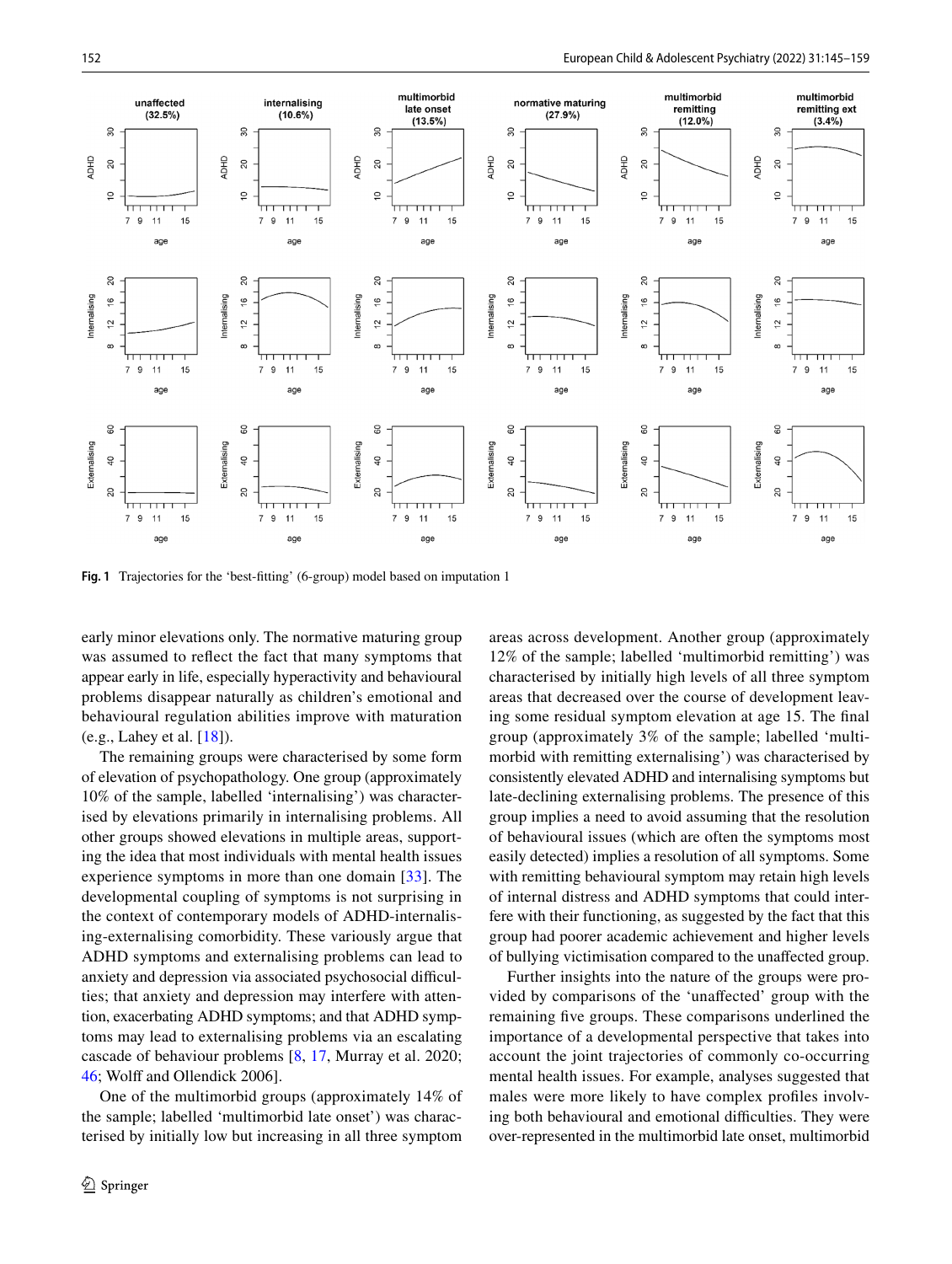<span id="page-8-0"></span>**Table 3** Trajectory parameter estimates from 'best ftting' (6-class with linear and quadratic growth) model in frst imputed dataset

| Group          | Parameter        | Estimate | SЕ    | T        | P       |
|----------------|------------------|----------|-------|----------|---------|
| <b>ADHD</b>    |                  |          |       |          |         |
| 1              | Intercept        | 13.757   | 1.443 | 9.536    | < 0.001 |
|                | Linear           | $-0.760$ | 0.262 | $-2.901$ | 0.004   |
|                | Quadratic        | 0.038    | 0.011 | 3.295    | 0.001   |
| 2              | Intercept        | 11.766   | 3.059 | 3.847    | < 0.001 |
|                | Linear           | 0.286    | 0.559 | 0.512    | 0.609   |
|                | Quadratic        | $-0.016$ | 0.024 | $-0.661$ | 0.508   |
| 3              | Intercept        | 7.050    | 2.595 | 2.716    | 0.007   |
|                | Linear           | 1.004    | 0.472 | 2.129    | 0.033   |
|                | Quadratic        | $-0.008$ | 0.021 | $-0.365$ | 0.715   |
| 4              | Intercept        | 23.033   | 2.086 | 11.042   | < 0.001 |
|                | Linear           | $-0.800$ | 0.361 | $-2.213$ | 0.027   |
|                | Quadratic        | 0.008    | 0.015 | 0.502    | 0.615   |
| 5              | Intercept        | 33.567   | 2.619 | 12.816   | < 0.001 |
|                | Linear           | $-1.410$ | 0.476 | $-2.964$ | 0.003   |
|                | Quadratic        | 0.023    | 0.020 | 1.133    | 0.257   |
| 6              | Intercept        | 17.168   | 4.565 | 3.761    | < 0.001 |
|                | Linear           | 1.533    | 0.826 | 1.856    | 0.064   |
|                | <b>Ouadratic</b> | $-0.071$ | 0.036 | $-1.981$ | 0.048   |
| Internalising  |                  |          |       |          |         |
| 1              | Intercept        | 10.874   | 1.398 | 7.779    | < 0.001 |
|                | Linear           | $-0.183$ | 0.253 | $-0.724$ | 0.469   |
|                | Quadratic        | 0.016    | 0.011 | 1.474    | 0.141   |
| 2              | Intercept        | 6.913    | 3.444 | 2.008    | 0.045   |
|                | Linear           | 1.916    | 0.597 | 3.208    | 0.001   |
|                | Quadratic        | $-0.084$ | 0.025 | $-3.331$ | 0.001   |
| 3              | Intercept        | 3.458    | 2.421 | 1.429    | 0.153   |
|                | Linear           | 1.456    | 0.440 | 3.311    | 0.001   |
|                | Quadratic        | $-0.046$ | 0.019 | $-2.400$ | 0.016   |
| 4              | Intercept        | 11.094   | 1.801 | 6.160    | < 0.001 |
|                | Linear           | 0.519    | 0.325 | 1.594    | 0.111   |
|                | Quadratic        | $-0.028$ | 0.014 | $-1.989$ | 0.047   |
| 5              | Intercept        | 9.528    | 2.370 | 4.020    | < 0.001 |
|                | Linear           | 1.325    | 0.426 | 3.114    | 0.002   |
|                | Quadratic        | $-0.067$ | 0.018 | $-3.667$ | < 0.001 |
| 6              | Intercept        | 15.184   | 4.395 | 3.455    | 0.001   |
|                | Linear           | 0.301    | 0.794 | 0.379    | 0.705   |
|                | <b>Ouadratic</b> | $-0.016$ | 0.034 | $-0.472$ | 0.637   |
| Externalising  |                  |          |       |          |         |
| 1              | Intercept        | 18.695   | 2.036 | 9.181    | < 0.001 |
|                | Linear           | 0.235    | 0.371 | 0.634    | 0.526   |
|                | Quadratic        | $-0.011$ | 0.016 | $-0.681$ | 0.496   |
| $\overline{c}$ | Intercept        | 15.101   | 4.288 | 3.522    | < 0.001 |
|                | Linear           | 1.759    | 0.790 | 2.226    | 0.026   |
|                | Quadratic        | $-0.088$ | 0.034 | $-2.538$ | 0.011   |
| 3              | Intercept        | $-4.695$ | 3.785 | $-1.240$ | 0.215   |
|                | Linear           | 5.340    | 0.694 | 7.697    | < 0.001 |
|                | Quadratic        | $-0.200$ | 0.030 | $-6.605$ | < 0.001 |

|       | Table 3 (continued) |          |           |          |         |
|-------|---------------------|----------|-----------|----------|---------|
| Group | Parameter           | Estimate | <b>SE</b> | T        | P       |
| 4     | Intercept           | 27.843   | 2.927     | 9.512    | < 0.001 |
|       | Linear              | 0.124    | 0.522     | 0.238    | 0.812   |
|       | Ouadratic           | $-0.037$ | 0.022     | $-1.638$ | 0.102   |
| 5     | Intercept           | 44.455   | 4.030     | 11.031   | < 0.001 |
|       | Linear              | $-0.946$ | 0.727     | $-1.302$ | 0.193   |
|       | Ouadratic           | $-0.017$ | 0.031     | $-0.559$ | 0.577   |
| 6     | Intercept           | $-2.751$ | 6.445     | $-0.427$ | 0.670   |
|       | Linear              | 9.286    | 1.161     | 8.001    | < 0.001 |
|       | <b>Quadratic</b>    | $-0.443$ | 0.050     | $-8.809$ | < 0.001 |
|       |                     |          |           |          |         |

Group 1=unaffected  $(n=527; 32.5\%$  of sample); group 2=internalising  $(n=172; 10.6\%)$ ; group 3=multimorbid late onset  $(n=219;$ 13.5%); group 4=normative maturing (*n*=452; 27.8%); group 5=multimorbid remitting  $(n=195; 21\%)$  g; group 6=multimorbid externalising remitting (*n*=55; 3.4%)

remitting, and multimorbid with remitting externalising groups, but not the 'pure' internalising group. Previous discussions have tended to focus on sex diferences in emotional versus behavioural symptoms [\[20](#page-14-30)] and little considered their combination. However, our results suggest that males who present with behavioural problems and ADHD are likely to be experiencing co-occurring internalising problems, underlining the importance of the inclusion of these symptoms in assessments even when they are not the reason for referral.

Similarly, we found that bullying victimisation was related to groups with mixed emotional-behavioural problem profles but not to the group with the pure internalising profle. Thus, while internalising has been associated with bullying victimisation [[4\]](#page-13-4), our analyses suggest that this risk could be particularly important in the context of co-occurring ADHD and behavioural problems. This is consistent with the idea that children and adolescents who have behavioural problems are liable to elicit negative reactions from their peers, leading to rejection and victimisation [\[11](#page-13-8)].

The importance of considering the developmental timing of symptoms was highlighted by our fnding that maternal post-natal depression was associated with an increased risk of membership in groups which had early emerging symptom elevations (internalising, normative maturing, multimorbid remitting) but not the group that showed lateemerging symptoms (multimorbid late onset). Our analyses thus suggest that early exposure to maternal post-natal depression does not necessarily result in lasting symptoms, for example, in the case of the normative maturing group; nor can it account for late onset symptoms, which may be more likely to have their origins in risk factors deriving from the late childhood and early adolescent period (e.g., Parkes et al. [\[36\]](#page-14-2)).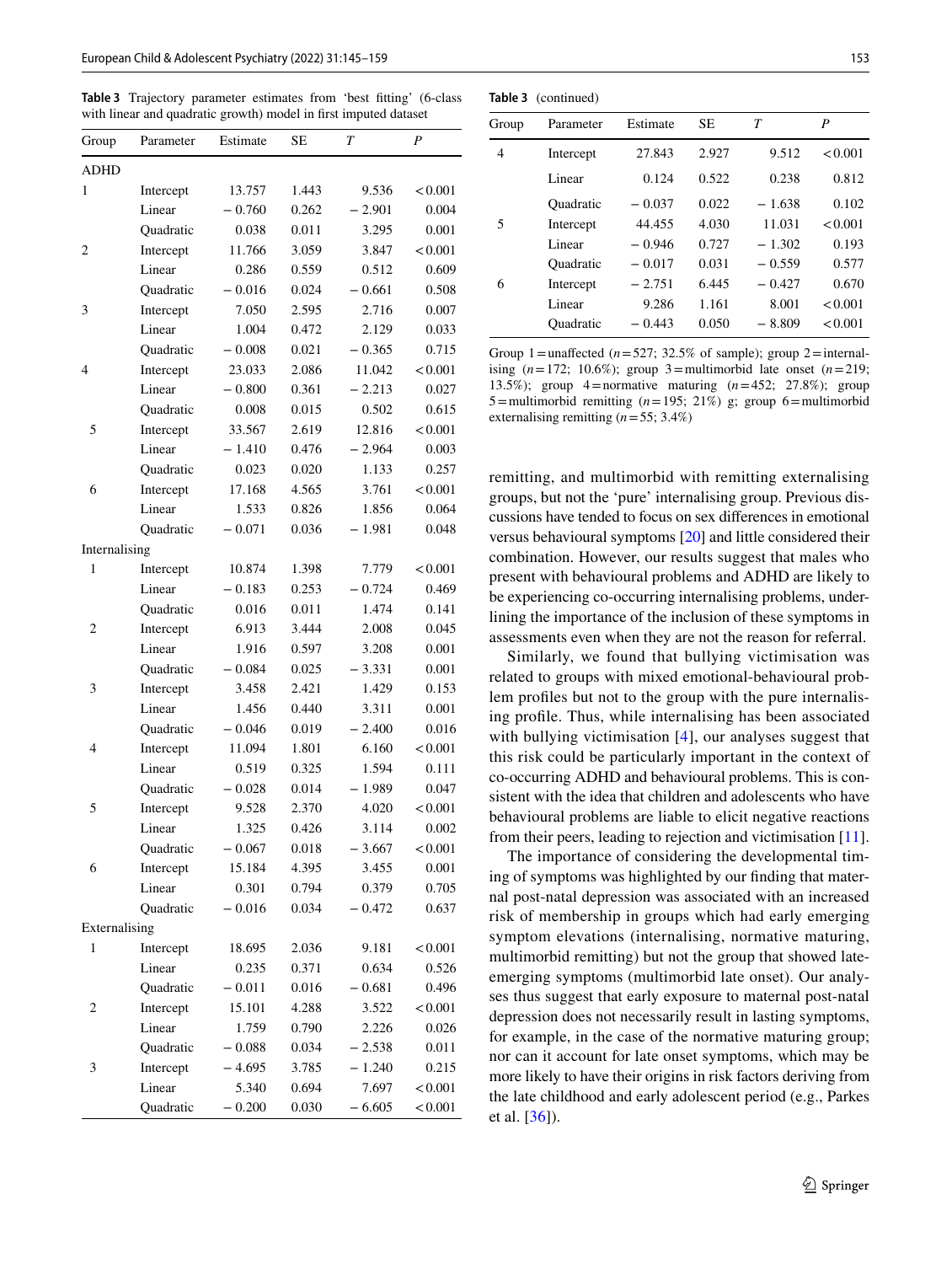| Group         | Parameter           | Estimate | SЕ    | $\bar{t}$ | $\boldsymbol{p}$ |
|---------------|---------------------|----------|-------|-----------|------------------|
| ADHD          |                     |          |       |           |                  |
| 1             | Intercept           | 14.420   | 1.445 | 9.978     | < 0.001          |
|               | Linear              | $-0.864$ | 0.261 | $-3.303$  | 0.001            |
|               | Quadratic           | 0.041    | 0.011 | 3.626     | < 0.001          |
| 2             | Intercept           | 21.625   | 1.993 | 10.853    | < 0.001          |
|               | Linear              | $-0.627$ | 0.347 | $-1.806$  | 0.071            |
|               | Quadratic           | 0.003    | 0.015 | 0.203     | 0.839            |
| 3             | Intercept           | 10.746   | 2.759 | 3.895     | < 0.001          |
|               | Linear              | 0.285    | 0.506 | 0.563     | 0.574            |
|               | <b>Ouadratic</b>    | 0.027    | 0.022 | 1.199     | 0.230            |
| 4             | Intercept           | 18.484   | 3.325 | 5.558     | < 0.001          |
|               | Linear              | $-0.892$ | 0.586 | $-1.522$  | 0.128            |
|               | Quadratic           | 0.032    | 0.025 | 1.288     | 0.198            |
| 5             | Intercept           | 37.024   | 2.551 | 14.516    | < 0.001          |
|               | Linear              | $-2.136$ | 0.467 | $-4.574$  | < 0.001          |
|               | <b>Ouadratic</b>    | 0.054    | 0.020 | 2.670     | 0.008            |
| 6             | Intercept           | 13.863   | 4.143 | 3.346     | 0.001            |
|               | Linear              | 2.162    | 0.749 | 2.886     | 0.004            |
|               | Quadratic           | $-0.101$ | 0.032 | $-3.103$  | 0.002            |
| Internalising |                     |          |       |           |                  |
| 1             | Intercept           | 10.672   | 1.401 | 7.617     | < 0.001          |
|               | Linear              | $-0.138$ | 0.254 | $-0.541$  | 0.588            |
|               | Quadratic           | 0.014    | 0.011 | 1.258     | 0.208            |
| 2             | Intercept           | 6.424    | 1.929 | 3.330     | 0.001            |
|               | Linear              | 1.384    | 0.338 | 4.098     | < 0.001          |
|               | Quadratic           | $-0.064$ | 0.014 | $-4.508$  | < 0.001          |
|               |                     | 6.497    | 2.512 | 2.587     | 0.010            |
| 3             | Intercept<br>Linear |          |       |           |                  |
|               |                     | 0.755    | 0.457 | 1.651     | 0.099            |
|               | Quadratic           | $-0.011$ | 0.020 | $-0.559$  | 0.576            |
| 4             | Intercept           | 15.956   | 4.221 | 3.780     | < 0.001          |
|               | Linear              | 0.251    | 0.723 | 0.347     | 0.728            |
|               | Quadratic           | $-0.009$ | 0.030 | $-0.298$  | 0.766            |
| 5             | Intercept           | 12.831   | 2.357 | 5.445     | < 0.001          |
|               | Linear              | 0.719    | 0.423 | 1.702     | 0.089            |
|               | Quadratic           | $-0.042$ | 0.018 | $-2.282$  | 0.023            |
| 6             | Intercept           | 13.082   | 3.916 | 3.341     | 0.001            |
|               | Linear              | 0.792    | 0.705 | 1.122     | 0.262            |
|               | <b>Ouadratic</b>    | $-0.039$ | 0.031 | $-1.290$  | .197             |
| Externalising |                     |          |       |           |                  |
| 1             | Intercept           | 17.649   | 2.051 | 8.606     | < 0.001          |
|               | Linear              | 0.451    | 0.374 | 1.206     | 0.228            |
|               | Quadratic           | $-0.021$ | 0.016 | $-1.301$  | 0.193            |
| 2             | Intercept           | 21.164   | 2.697 | 7.847     | < 0.001          |
|               | Linear              | 1.267    | 0.477 | 2.655     | 0.008            |
|               | Quadratic           | $-0.083$ | 0.020 | $-4.077$  | < 0.001          |
| 3             | Intercept           | 2.687    | 3.879 | 0.693     | 0.488            |
|               | Linear              | 3.620    | 0.714 | 5.073     | < 0.001          |
|               | Quadratic           | $-0.116$ | 0.031 | $-3.688$  | < 0.001          |

<span id="page-9-0"></span>**Table 4** Trajectory parameter estimates from 'best ftting' (6-class with linear and quadratic growth) model in second imputed dataset

|       | <b>Table 4</b> (continued) |          |           |          |         |
|-------|----------------------------|----------|-----------|----------|---------|
| Group | Parameter                  | Estimate | <b>SE</b> | t        | p       |
| 4     | Intercept                  | 18.018   | 4.618     | 3.902    | < 0.001 |
|       | Linear                     | 1.110    | 0.838     | 1.325    | 0.185   |
|       | Ouadratic                  | $-0.057$ | 0.036     | $-1.573$ | 0.116   |
| 5     | Intercept                  | 50.683   | 3.982     | 12.728   | < 0.001 |
|       | Linear                     | $-2.100$ | 0.717     | $-2.930$ | 0.003   |
|       | Ouadratic                  | 0.029    | 0.031     | 0.947    | 0.344   |
| 6     | Intercept                  | 0.050    | 6.156     | 0.008    | 0.994   |
|       | Linear                     | 8.636    | 1.101     | 7.845    | < 0.001 |
|       | Ouadratic                  | $-0.420$ | 0.047     | $-8.917$ | < 0.001 |

**Table 4** (continued)

Group 1=unaffected  $(n=528; 32.6\%$  of sample); group 2=normative maturing  $(n=464; 28.6\%)$ ; group 3=multimorbid late onset (*n*=210; 12.9%); group 4=internalising (*n*=146; 9%); group 5=multimorbid remitting (*n*=205; 12.7%); group 6=multimorbid with remitting externalising  $(n=67; 4.2\%)$ 

The fact that the groups identifed were diferentiable on the basis of some established risk factors for mental health issues suggests possible clinically meaningful distinctions between the groups. This merits further exploration as differences in clinically important factors such as etiology, sequelae, and treatment responses would make subtyping on the basis of trajectory groups useful for understanding the causes, support needs and optimal treatments for individuals presenting with diferent developmental patterns of (co-occurring) symptoms. At present, developmental trajectories are taken into account only in a small number of disorders, including conduct disorder, which has a specifer for age of onset (with an earlier age of onset indicating greater severity) [\[5](#page-13-0), [26\]](#page-14-18). To the extent that the trajectory groups in the current study are replicable and show to be distinguishable on the basis of clinically meaningful factors in future studies, it could be useful for clinical diagnostic criteria to incorporate specifers for joint developmental trajectories of multiple symptoms to efficiently encode information regarding likely etiology, outcomes, and promising interventions.

Unfortunately, the present study is among only a few to model joint mental health trajectories, and the only (to the best of our knowledge) to model joint ADHD-externalisinginternalising trajectories across the school years age range. As such, there is currently little previous evidence on the extent to which the same trajectory groups emerge in diferent samples and can be diferentiated on the basis of similar covariates to those studied here However, our results are consistent with previous studies in showing that individuals who belong to trajectory groups characterised by elevated externalising problems also tend to belong to trajectory groups characterised by elevated internalising problems (e.g., [[34,](#page-14-4) [37](#page-14-5)]). Our study, however, difered in its fndings from one of the few studies that explored trajectory groups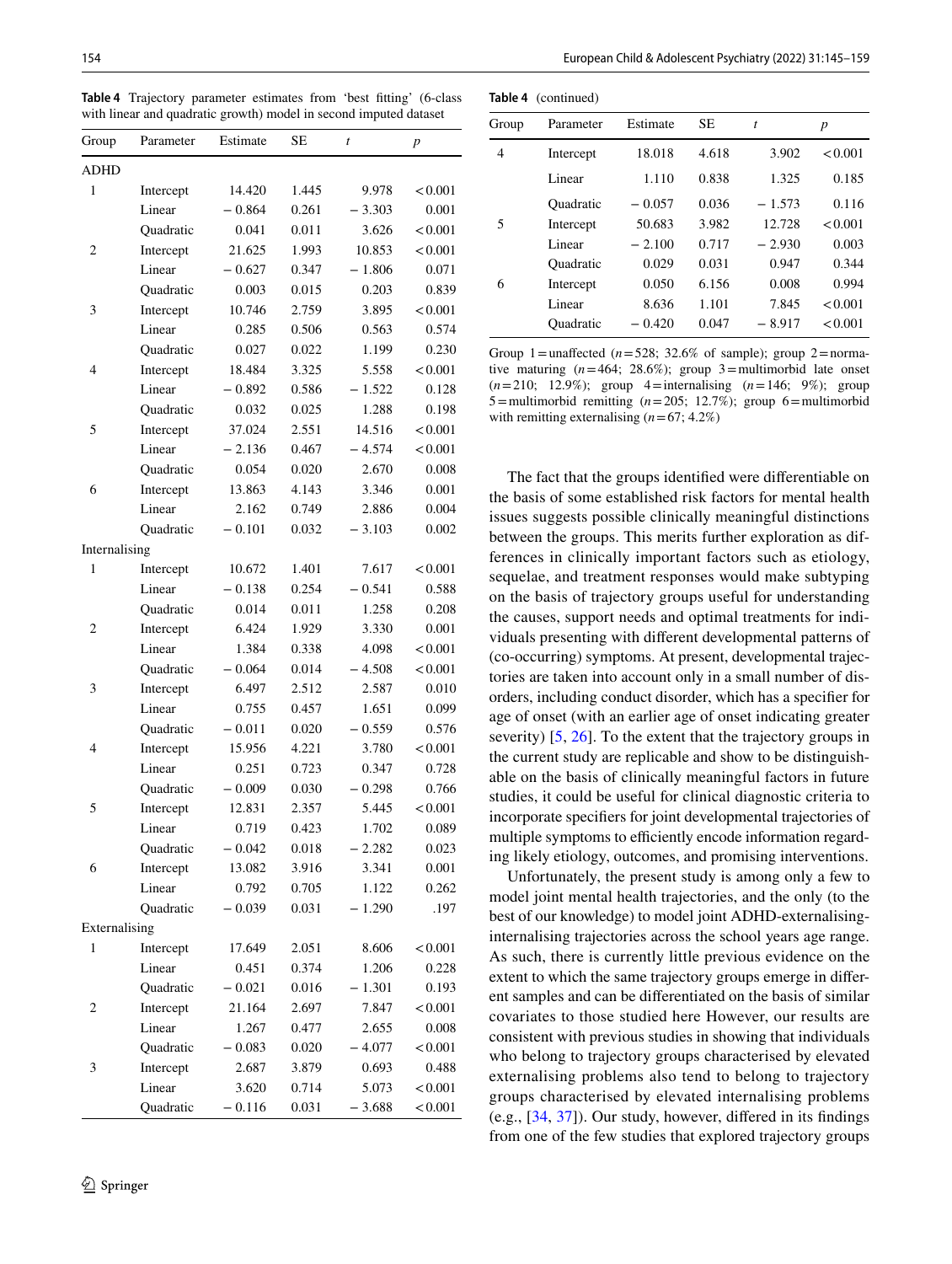<span id="page-10-0"></span>**Table 5** Trajectory parameter estimates from 'best ftting' (6-class with linear and quadratic growth) model in third imputed dataset

| Group         | Parameter        | Estimate  | SЕ    | t        | p       |
|---------------|------------------|-----------|-------|----------|---------|
| <b>ADHD</b>   |                  |           |       |          |         |
| 1             | Intercept        | 14.893    | 1.537 | 9.687    | < 0.001 |
|               | Linear           | $-0.947$  | 0.279 | $-3.395$ | 0.001   |
|               | Quadratic        | 0.042     | 0.012 | 3.499    | 0.001   |
| 2             | Intercept        | 15.954    | 3.155 | 5.057    | < 0.001 |
|               | Linear           | $-0.614$  | 0.584 | $-1.051$ | 0.293   |
|               | Quadratic        | 0.048     | 0.027 | 1.822    | 0.069   |
| 3             | Intercept        | 8.022     | 3.621 | 2.215    | 0.027   |
|               | Linear           | 1.373     | 0.677 | 2.027    | 0.043   |
|               | <b>Ouadratic</b> | $-0.032$  | 0.031 | $-1.047$ | 0.295   |
| 4             | Intercept        | 15.954    | 1.964 | 8.121    | < 0.001 |
|               | Linear           | 0.068     | 0.348 | 0.195    | 0.846   |
|               | Quadratic        | $-0.023$  | 0.015 | $-1.544$ | 0.123   |
| 5             | Intercept        | 39.613    | 2.682 | 14.770   | < 0.001 |
|               | Linear           | $-2.800$  | 0.479 | $-5.846$ | < 0.001 |
|               | Quadratic        | 0.078     | 0.021 | 3.792    | < 0.001 |
| 6             | Intercept        | 18.881    | 3.378 | 5.589    | < 0.001 |
|               | Linear           | 1.370     | 0.610 | 2.246    | 0.025   |
|               | Quadratic        | $-0.076$  | 0.026 | $-2.884$ | 0.004   |
| Internalising |                  |           |       |          |         |
| 1             | Intercept        | 10.744    | 1.511 | 7.110    | < 0.001 |
|               | Linear           | $-0.144$  | 0.273 | $-0.528$ | 0.597   |
|               | Quadratic        | 0.013     | 0.012 | 1.086    | 0.277   |
| 2             | Intercept        | 7.381     | 2.776 | 2.659    | 0.008   |
|               | Linear           | 0.388     | 0.519 | 0.748    | 0.455   |
|               | Quadratic        | 0.005     | 0.023 | 0.229    | 0.819   |
| 3             | Intercept        | $-1.431$  | 3.529 | $-0.405$ | 0.685   |
|               | Linear           | 2.528     | 0.654 | 3.863    | < .001  |
|               | Quadratic        | $-0.094$  | 0.029 | $-3.275$ | 0.001   |
| 4             | Intercept        | 8.936     | 1.860 | 4.803    | < 0.001 |
|               | Linear           | 1.298     | 0.326 | 3.984    | < 0.001 |
|               | Quadratic        | $-0.064$  | 0.014 | $-4.570$ | < 0.001 |
| 5             | Intercept        | 16.144    | 2.538 | 6.360    | < 0.001 |
|               | Linear           | 0.023     | 0.453 | 0.052    | 0.959   |
|               | Quadratic        | $-0.014$  | 0.019 | $-0.725$ | 0.469   |
| 6             | Intercept        | 10.241    | 3.434 | 2.982    | 0.003   |
|               | Linear           | 1.263     | 0.617 | 2.046    | 0.041   |
|               | Quadratic        | $-0.061$  | 0.027 | $-2.295$ | 0.022   |
| Externalising |                  |           |       |          |         |
| 1             | Intercept        | 17.472    | 2.137 | 8.174    | < 0.001 |
|               | Linear           | 0.499     | 0.388 | 1.285    | 0.199   |
|               | Quadratic        | $-0.026$  | 0.017 | $-1.549$ | 0.121   |
| 2             | Intercept        | 16.822    | 4.046 | 4.158    | < 0.001 |
|               | Linear           | 0.858     | 0.780 | 1.100    | 0.271   |
|               | <b>Ouadratic</b> | $-0.019$  | 0.036 | $-0.521$ | 0.602   |
| 3             | Intercept        | $-10.430$ | 5.568 | $-1.873$ | 0.061   |
|               | Linear           | 6.722     | 1.063 | 6.326    | < 0.001 |
|               | Quadratic        | $-0.261$  | 0.048 | $-5.445$ | < 0.001 |

| $i$ and $j$ (continued) |           |          |           |           |         |  |
|-------------------------|-----------|----------|-----------|-----------|---------|--|
| Group                   | Parameter | Estimate | <b>SE</b> | $\dot{t}$ | p       |  |
| 4                       | Intercept | 18.023   | 2.700     | 6.674     | < 0.001 |  |
|                         | Linear    | 1.661    | 0.481     | 3.456     | 0.001   |  |
|                         | Ouadratic | $-0.097$ | 0.021     | $-4.739$  | < 0.001 |  |
| 5                       | Intercept | 64.262   | 4.765     | 13.485    | < 0.001 |  |
|                         | Linear    | $-4.791$ | 0.817     | $-5.867$  | < 0.001 |  |
|                         | Ouadratic | 0.141    | 0.034     | 4.144     | < 0.001 |  |
| 6                       | Intercept | 9.217    | 5.883     | 1.567     | 0.117   |  |
|                         | Linear    | 6.718    | 1.054     | 6.375     | < 0.001 |  |
|                         | Ouadratic | $-0.342$ | 0.045     | $-7.657$  | < 0.001 |  |

**Table 5** (continued)

Group 1=unaffected  $(n=474; 29.3\%$  of sample); group  $2=(n=251;$ 15.5%); group 3=(*n*=135; 8.3%); group 4=(*n*=445; 27.4%); group 5=(*n*=215; 13.3%); group 6=(*n*=101; 6.2%)

jointly characterised by internalising and externalising problems in showing evidence of a 'pure' internalising trajectory group. Specifcally, Patalay et al. [[37](#page-14-5)], who examined trajectory groups in a large representative sample, found no evidence of internalising problems occurring in the absence of externalising problems, as internalising symptoms were always accompanied by externalising problems at a higher or lower severity. Our study was, on the other hand, consistent with this previous study in finding that while a number of risk factors can diferentiate those who are unafected from those afected at some point in their development by some combination of symptoms, few are specifc to particular trajectory groups [\[37](#page-14-5)].

Our group-based trajectory modelling approach provides complementary evidence to alternative approaches to modelling the development of co-occurring mental health issues. Previous work in this and other samples have, for example, examined the extent and longitudinal evolution of 'general comorbidity' sometimes also referred to as the '*p-*factor', fnding that there is considerable co-occurrence between symptoms in diferent domains across childhood and adolescent development [[10,](#page-13-9) [24](#page-14-9), [25](#page-14-21)]. Our fnding here that most individuals who are afected by elevated symptoms fall into trajectory groups characterised by symptoms in multiple domains is thus consistent with this previous work but also helps to identify the specifc developmental course that the co-occurring symptoms take. Future research connecting these alternative approaches e.g., through modelling the developmental trajectories of higher-order general factors of psychopathology may provide further insights into the developmental dynamics of co-occurring mental health issues.

## **Limitations**

It is important to consider the limitations of the current study. First, the need to maintain adequate statistical power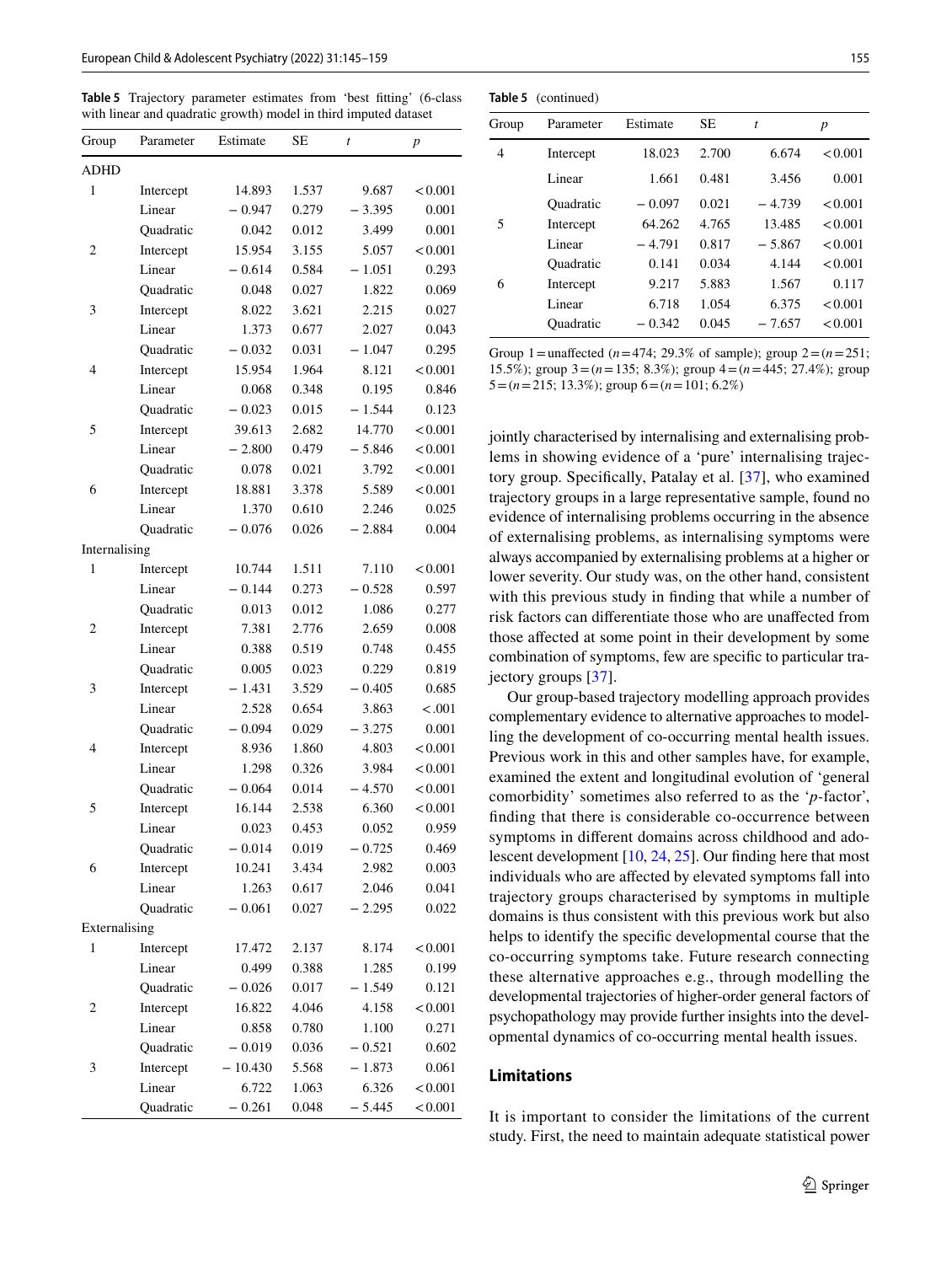

<span id="page-11-0"></span>**Fig. 2** Trajectories for the 'best-ftting' (6-group) model based on imputation 2



<span id="page-11-1"></span>**Fig. 3** Trajectories for the 'best-ftting' (6-group) model based on imputation 3

<sup>2</sup> Springer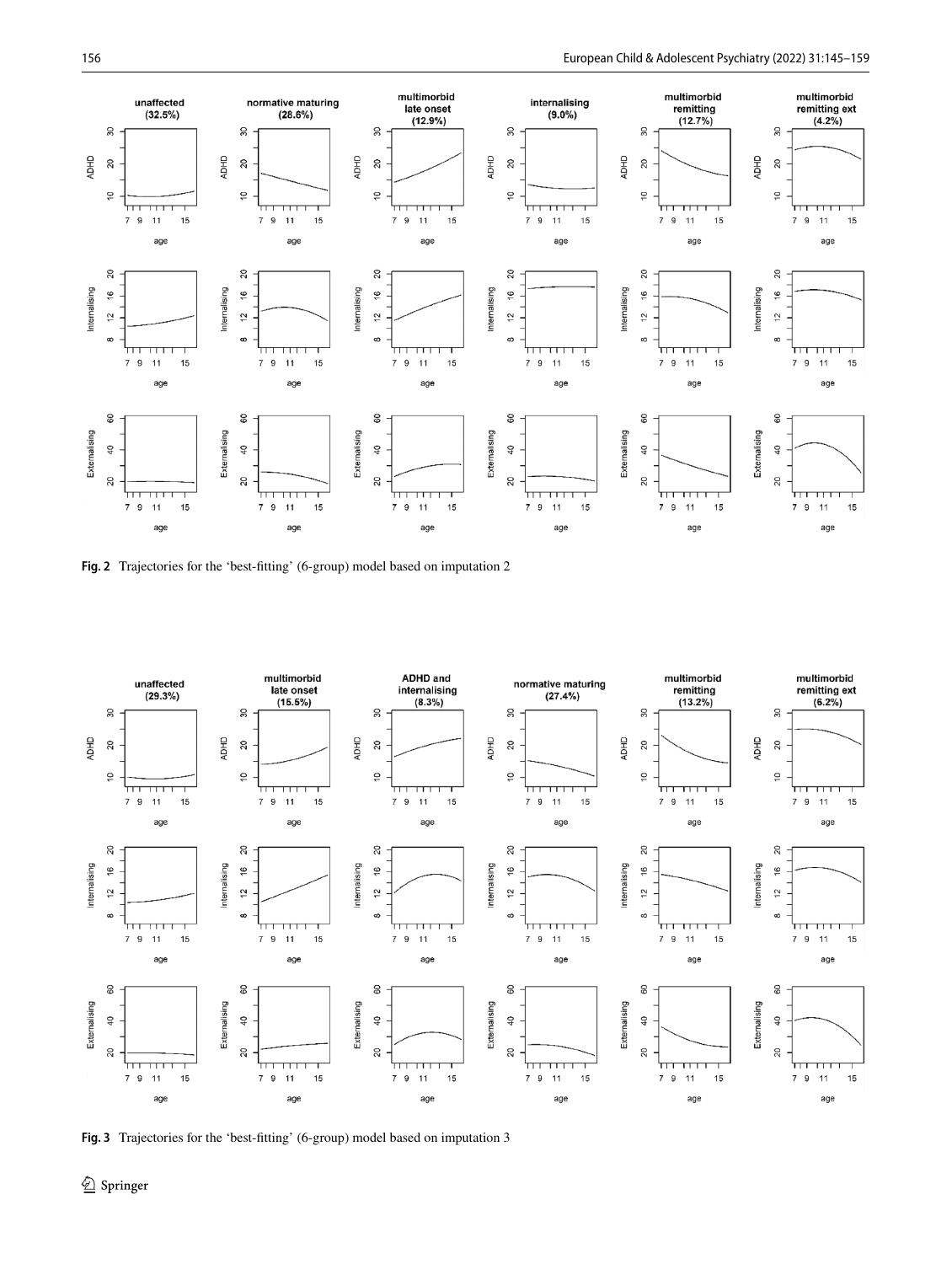<span id="page-12-0"></span>**Table 6** Multinomial logistic

regression results

| Group                                              | B        | SE   | Lower   | Upper   | OR.  |
|----------------------------------------------------|----------|------|---------|---------|------|
| Gender $(1 = male, 2 = female)$                    |          |      |         |         |      |
| Internalising                                      | $-0.71$  | 1.68 | $-4.00$ | 2.58    | 0.49 |
| Multimorbid late onset                             | $-1.37*$ | 0.56 | $-2.47$ | $-0.27$ | 0.25 |
| Normative maturing                                 | $-0.63$  | 0.38 | $-1.38$ | 0.12    | 0.53 |
| Multimorbid remitting                              | $-1.39*$ | 0.22 | $-1.83$ | $-0.95$ | 0.25 |
| Multimorbid with remitting externalising           | $-2.13*$ | 0.36 | $-2.84$ | $-1.42$ | 0.12 |
| Smoking during pregnancy $(1 = yes, 2 = no)$       |          |      |         |         |      |
| Internalising                                      | $-1.18*$ | 0.40 | $-1.96$ | $-0.40$ | 0.31 |
| Multimorbid late onset                             | $-1.20*$ | 0.43 | $-2.04$ | $-0.36$ | 0.30 |
| Normative maturing                                 | $-0.87*$ | 0.30 | $-1.47$ | $-0.28$ | 0.42 |
| Multimorbid remitting                              | $-0.83*$ | 0.27 | $-1.36$ | $-0.30$ | 0.44 |
| Multimorbid with remitting externalising           | $-1.19*$ | 0.31 | $-1.80$ | $-0.58$ | 0.30 |
| Maternal post-natal depression $(1 = yes, 2 = no)$ |          |      |         |         |      |
| Internalising                                      | $-0.97*$ | 0.34 | $-1.64$ | $-0.29$ | 0.38 |
| Multimorbid late onset                             | $-0.64$  | 0.48 | $-1.57$ | 0.29    | 0.53 |
| Normative maturing                                 | $-1.12*$ | 0.46 | $-2.01$ | $-0.22$ | 0.33 |
| Multimorbid remitting                              | $-0.88*$ | 0.27 | $-1.41$ | $-0.35$ | 0.41 |
| Multimorbid with remitting externalising           | $-0.49$  | 0.55 | $-1.56$ | 0.58    | 0.62 |
| Sensation-seeking (age 7)                          |          |      |         |         |      |
| Internalising                                      | $-0.05$  | 0.08 | $-0.21$ | 0.10    | 0.95 |
| Multimorbid late onset                             | $-0.05$  | 0.12 | $-0.29$ | 0.19    | 0.96 |
| Normative maturing                                 | 0.01     | 0.06 | $-0.11$ | 0.13    | 1.01 |
| Multimorbid remitting                              | $-0.09$  | 0.08 | $-0.24$ | 0.06    | 0.92 |
| Multimorbid with remitting externalising           | 0.00     | 0.10 | $-0.20$ | 0.19    | 1.00 |
| Bullying victimisation (age 11)                    |          |      |         |         |      |
| Internalising                                      | 0.06     | 0.04 | $-0.03$ | 0.14    | 1.06 |
| Multimorbid late onset                             | $0.14*$  | 0.03 | 0.09    | 0.20    | 1.15 |
| Normative maturing                                 | $0.09*$  | 0.03 | 0.04    | 0.15    | 1.10 |
| Multimorbid remitting                              | $0.14*$  | 0.03 | 0.08    | 0.20    | 1.15 |
| Multimorbid with remitting externalising           | $0.13*$  | 0.04 | 0.06    | 0.20    | 1.14 |
| Academic achievement (age 11)                      |          |      |         |         |      |
| Internalising                                      | $-0.39*$ | 0.09 | $-0.56$ | $-0.23$ | 0.67 |
| Multimorbid late onset                             | $-0.41*$ | 0.05 | $-0.50$ | $-0.32$ | 0.66 |
| Normative maturing                                 | $-0.38*$ | 0.09 | $-0.56$ | $-0.20$ | 0.68 |
| Multimorbid remitting                              | $-0.47*$ | 0.06 | $-0.59$ | $-0.35$ | 0.62 |
| Multimorbid with remitting externalising           | $-0.52*$ | 0.09 | $-0.70$ | $-0.34$ | 0.60 |

\* signifcant at *p* < .05

for our group comparisons limited the number of groups that could be extracted in our GBTM. Limiting our number of groups to six gave us a smallest group size that likely meant that our analyses were under-powered to detect very small efects involving this group. Such small efects were, however, judged to be unlikely to be of a magnitude where they would be clinically important. Second, we used only teacher reports of symptoms to construct our mental health trajectories. This allowed us to avoid common rater bias [\[38\]](#page-14-31) when assessing the relations between trajectories and covariates (which were based on parent reports and youth self-reports); however, previous evidence suggests young people show diferent symptoms in diferent contexts and/or in interaction with different informants [\[12](#page-13-10), [27\]](#page-14-32). This makes it important to assess the generalisability of conclusions across reports from diferent informants. Teacher-reports may also have some disadvantages compared with reports from other informants, especially in adolescence where their interactions with the young person may be limited. Further, though this issue is not limited to teacher-reports, teacher-reports have previously been shown to be biased by factors as halo efects [\[1](#page-13-11)]. Third, it was not possible to tell why improvements and deteriorations in symptoms occurred. We did not have sufficient information, for example, to evaluate the role of exposure to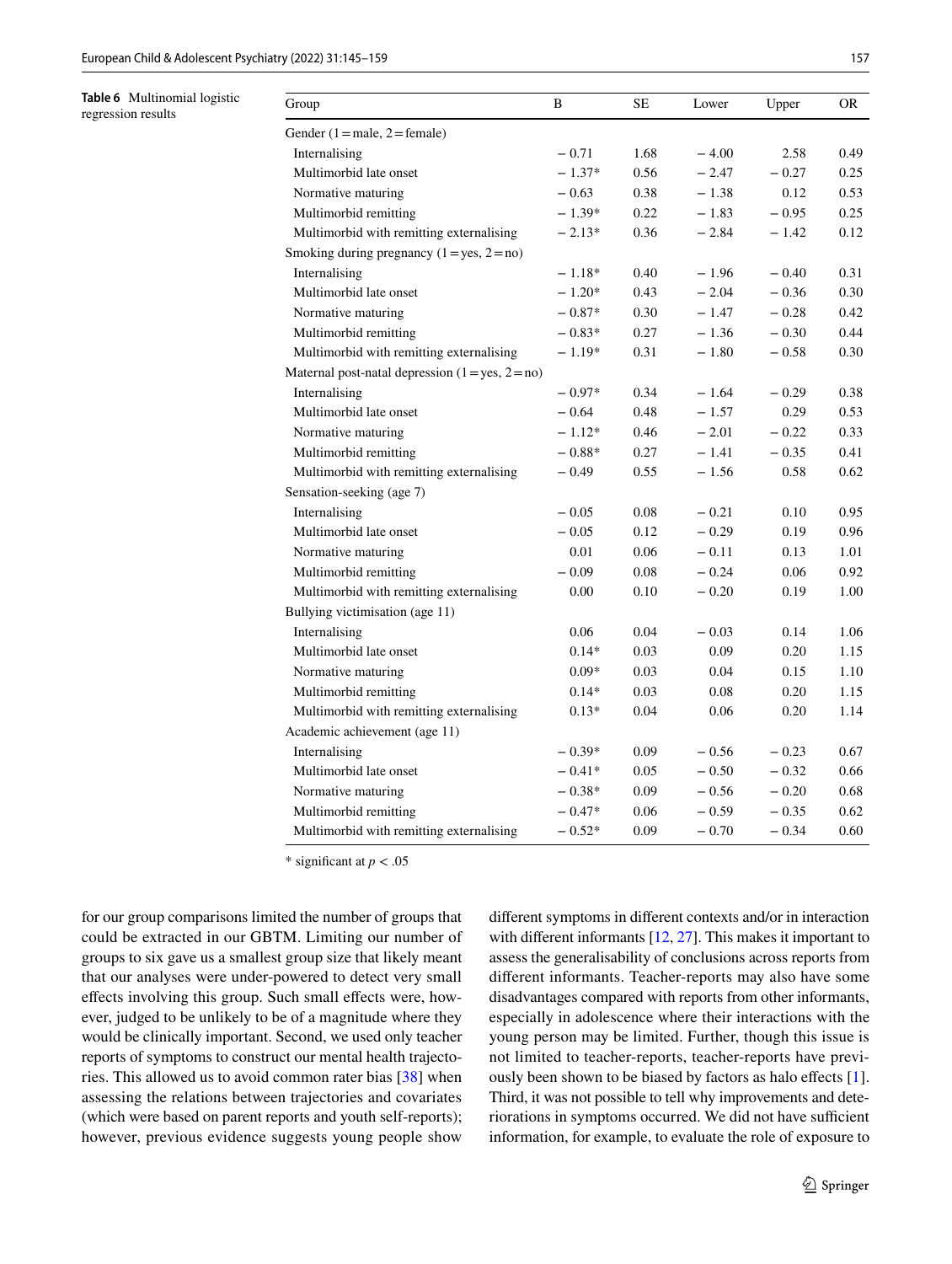diagnosis and clinical interventions on symptom improvements among those showing symptom decreases over development. Group-based trajectory modelling in cohorts with more detailed information on intervention exposure and timing would help clarify the extent to which improvements are spontaneous versus attributable to treatments for mental health symptoms. Fourth, in common with all modelling approaches, it is important to consider what can and cannot be inferred from applications of the model (see  $[6, 31]$  $[6, 31]$  $[6, 31]$  $[6, 31]$  $[6, 31]$  for discussions). In particular, while GBTM seeks to provide a useful and potentially clinically meaningful summary of heterogeneous trajectories, the groups that emerge should not be taken to literally exist. Under diferent modelling decisions (e.g., inclusion of within-group random effects, inclusion of additional or fewer higher-order growth parameters) diferent groups from those that emerged in the current analysis may have been indicated and these modelling decisions, as well as the interpretation of the groups are inevitably subjective.

## **Conclusions**

When considering ADHD, internalising and externalising symptoms across childhood and adolescence, heterogeneity in individual trajectories can be usefully summarised in terms of a small number of developmental subtypes. A model with six developmental subtypes was considered optimal in this study. Subtypes included two normative subtypes ('unafected' and 'normative maturing') and four subtypes that showed elevated mental health symptoms, three of which showed evidence of developmentally coupled symptom elevations in all three domains, and one of which was characterised by a late onset of symptoms. Covariate analyses suggested that males and bully victims tend to have complex mental health profles; academic achievement and smoking during pregnancy have generalised associations with mental health irrespective of trajectory or combination of symptoms; and maternal post-natal depression is primarily related to symptoms that are already in evidence by childhood.

**Funding** Funding from the Jacobs Foundation and Swiss National Science Foundation are gratefully acknowledged.

**Data availability** Data and other relevant materials can be made available by request to the frst author.

**Code availability** Code can be made available by request to the frst author.

### **Compliance with ethical standards**

**Conflict of interest** The authors have no conficts of interest to declare.

**Ethical approval** The current research received ethical approval from the Ethics Committee of the Faculty of Arts and Social Sciences of the University of Zurich.

**Open Access** This article is licensed under a Creative Commons Attribution 4.0 International License, which permits use, sharing, adaptation, distribution and reproduction in any medium or format, as long as you give appropriate credit to the original author(s) and the source, provide a link to the Creative Commons licence, and indicate if changes were made. The images or other third party material in this article are included in the article's Creative Commons licence, unless indicated otherwise in a credit line to the material. If material is not included in the article's Creative Commons licence and your intended use is not permitted by statutory regulation or exceeds the permitted use, you will need to obtain permission directly from the copyright holder. To view a copy of this licence, visit<http://creativecommons.org/licenses/by/4.0/>.

## **References**

- <span id="page-13-11"></span>1. Abikoff H, Courtney M, Pelham WE, Koplewicz HS (1993) Teachers' ratings of disruptive behaviors: The infuence of halo efects. J Abnorm Child Psychol 21(5):519–533
- <span id="page-13-6"></span>2. Alsaker F, Gutzwiller-Helfenfnger E (2010) Social behavior and peer relationships of victims, bully-victims, and bullies in kindergarten. In: Jimerson Shane R, Swearer Susan M, Espelage Dorothy L (eds) Handbook of School Bullying. An International Perspective. Lawrence Erlbaum, Mahwah, pp 87–99
- <span id="page-13-2"></span>3. Angold A, Costello EJ, Erkanli A (1999) Comorbidity. J Child Psychol Psychiatry Allied Discip 40:57–87
- <span id="page-13-4"></span>4. Arseneault L (2018) Annual research review: the persistent and pervasive impact of being bullied in childhood and adolescence: implications for policy and practice. J Child Psychol Psychiatry 59:405–421
- <span id="page-13-0"></span>5. American Psychiatric Association (2013) Diagnostic and statistical manual of mental disorders (DSM-5®). American Psychiatric Pub, Washington, D. C
- <span id="page-13-12"></span>6. Bauer DJ (2007) Observations on the use of growth mixture models in psychological research. Multivar Behav Res 42(4):757–786
- <span id="page-13-1"></span>7. Beauchaine TP, Cicchetti D (2016) A new generation of comorbidity research in the era of neuroscience and research domain criteria. Dev Psychopathol 28:891–894
- <span id="page-13-3"></span>8. Beauchaine TP, McNulty T (2013) Comorbidities and continuities as ontogenic processes: toward a developmental spectrum model of externalizing psychopathology. Dev Psychopathol 25:1505–1528
- <span id="page-13-7"></span>9. van Buuren S, Groothuis-Oudshoorn K (2010) Mice: Multivariate imputation by chained equations in R. Journal of Statistical Software 45:1–68
- <span id="page-13-9"></span>10. Caspi A, Houts RM, Belsky DW, Goldman-Mellor SJ, Harrington H, Israel S, Meier MH, Ramrakha S, Shalev I, Poulton R (2014) The p factor: One general psychopathology factor in the structure of psychiatric disorders? Clin Psychol Sci 2(2):119–137
- <span id="page-13-8"></span>11. Cook CR, Williams KR, Guerra NG, Kim TE, Sadek S (2010) Predictors of bullying and victimization in childhood and adolescence: A meta-analytic investigation. Sch Psychol Q 25(2):65
- <span id="page-13-10"></span>12. De Los Reyes A (2013) Strategic objectives for improving understanding of informant discrepancies in developmental psychopathology research. Dev Psychopathol 25(3):669–682
- <span id="page-13-5"></span>13. Eisner NL, Murray AL, Eisner M, Ribeaud D (2018) A practical guide to the analysis of non-response and attrition in longitudinal research using a real data example. Int J Behav Develop. [https://](https://doi.org/10.1177/0165025418797004) [doi.org/10.1177/0165025418797004](https://doi.org/10.1177/0165025418797004)